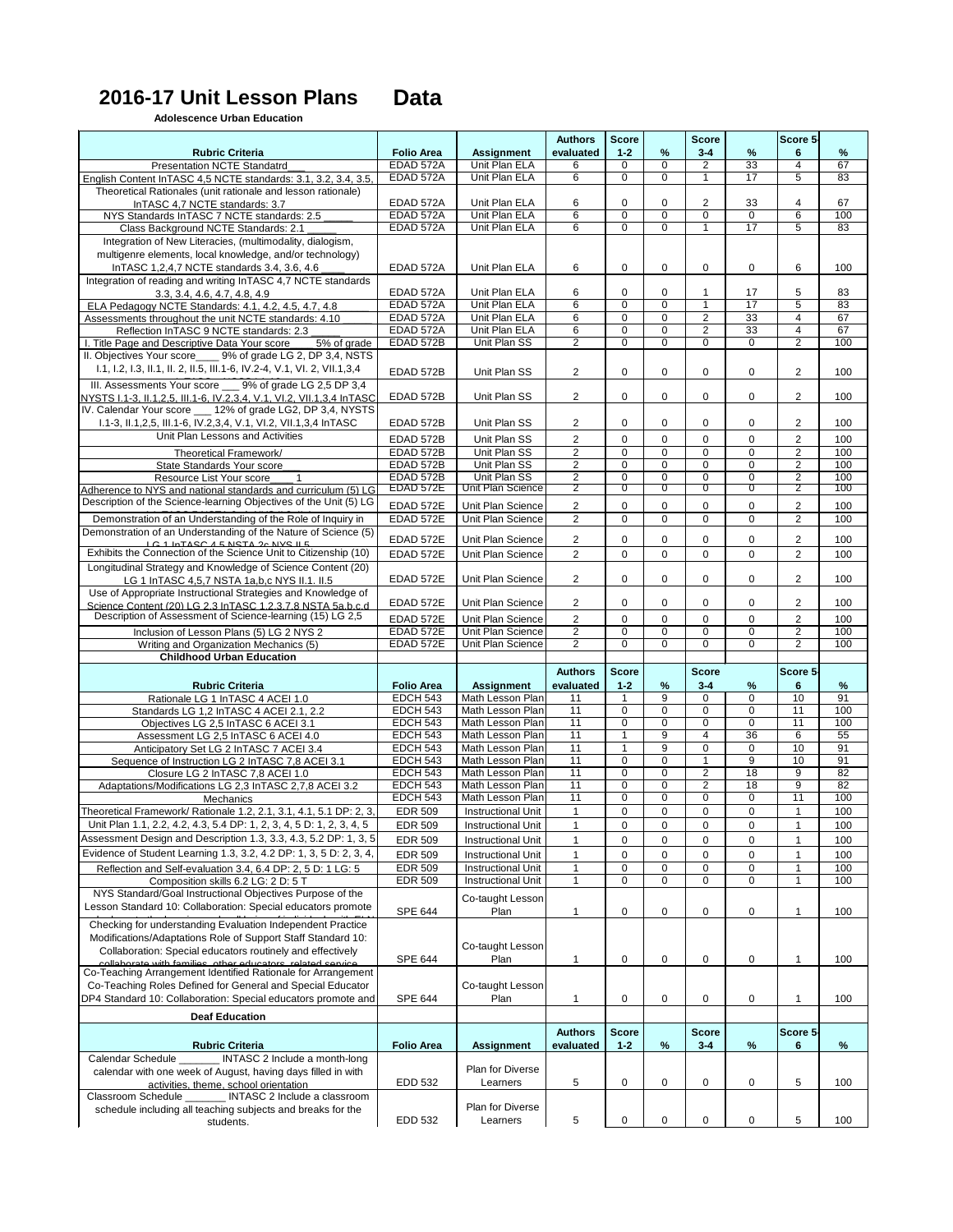| 5<br>$\mathbf 0$<br>$\mathbf 0$<br>$\mathbf 0$<br>5<br><b>EDD 532</b><br>0<br>100<br>Learners<br>schedule of subjects, specials and mainstreaming.<br>Plan for Diverse<br>$\_$ INTASC $\overline{2}$<br>Classroom Management/Behavior Plan<br>5<br>EDD 532<br>5<br>0<br>0<br>0<br>0<br>100<br>Learners<br>The classroom/behavior management plan is complete and<br>Plan for Orientation to Environment, Including Floor<br><b>Plan for Diverse</b><br>Plan<br>INTASC 2 Classroom floor plan, activities and<br>5<br>$\mathbf 0$<br>$\mathbf 0$<br>$\mathbf 0$<br>5<br><b>EDD 532</b><br>0<br>100<br>Learners<br>planned orientation to the classroom school and environment<br>Examples of Letters, Info, Activities _______ Examples of<br>Plan for Diverse<br>5<br>5<br>EDD 532<br>$\mathbf 0$<br>letters, activities, and information for parents/families are<br>0<br>0<br>0<br>100<br>Learners<br>Language r<br>Unit Plan<br><b>EDD 536</b><br>$\mathbf{1}$<br><b>Teaching Unit</b><br>0<br>0<br>0<br>100<br>$\mathbf 1$<br>$\Omega$<br>$\overline{0}$<br>$\overline{0}$<br><b>EDD 536</b><br>$\mathbf{1}$<br>$\mathbf 0$<br>$\mathbf 0$<br>$\mathbf{1}$<br>100<br>Web Page Power Point Brochure/Newsletter INTASC 7 LG 1,2,3<br>Language I<br>Week-Long Plan ________ INTASC 5 A week long plan contains<br>lessons for ss, sci., math and LA. Each lesson contains NY<br>Literacy Teaching<br>State Obj., specific objectives, procedures, and assessments.<br>Unit<br><b>EDD 545</b><br>$\overline{4}$<br>$\mathbf 0$<br>$\mathbf 0$<br>$\mathbf 0$<br>$\overline{\mathcal{A}}$<br>0<br>100<br><b>Literacy Teaching</b><br>INTASC 5 Included are a powerpoint, web<br>Products<br><b>EDD 545</b><br>$\overline{4}$<br>$\mathbf 0$<br>$\mathbf 0$<br>$\mathbf 0$<br>$\mathbf 0$<br>$\overline{4}$<br>100<br>Unit<br>page, brochure and newsletter using Publisher software.<br>Products' Rubrics _______ INTASC 5 Each component: the<br>Literacy Teaching<br>powerpoint, webpage, brochure and newsletter have grading<br><b>EDD 545</b><br>Unit<br>$\mathbf 0$<br>$\mathbf 0$<br>$\mathbf 0$<br>4<br>0<br>4<br>100<br>rubrics attached.<br>Unit Template with Rubric_________ INTASC 5 A unit template is<br><b>Literacy Teaching</b><br><b>EDD 545</b><br>Unit<br>4<br>$\mathbf 0$<br>$\mathbf 0$<br>$\mathbf 0$<br>$\mathbf 0$<br>$\overline{4}$<br>100<br>completed and a grading rubric for the teacher about the unit is<br>Lesson Plans _______ INTASC 5 Three lesson plans covering<br>Literacy Teaching<br>three consecutive days on three different subjects following the<br><b>EDD 545</b><br>$\pmb{0}$<br>$\mathbf 0$<br>$\mathbf 0$<br>100<br>Unit<br>4<br>0<br>4<br>7 Point Lesson Plan format are included.<br>INTASC 5 The assessments for each<br>Assessments<br>lesson in the week long plan are varied and take into<br>Literacy Teaching<br>consideration the learning styles and learning abilities of<br><b>EDD 545</b><br>Unit<br>$\mathbf 0$<br>$\mathbf 0$<br>$\mathbf 0$<br>4<br>4<br>$\Omega$<br>100<br>List the concept(s) that the lesson focuses on and the essential<br>questions that will be answered. Determine the Common Core<br>standards that will be address in the lesson. Identify and record<br>5<br>$\mathbf 0$<br>EDD 556/557<br>Lesson Plan<br>0<br>20<br>4<br>80<br>1<br>what students will know, understand and be able to do.<br>Procedures<br>_ Describe how the lesson will be taught so<br>that another teacher could understand it and implement it<br>without your presence. The procedures should be organized in a<br>5<br>5<br>sequential manner. The procedures should link with the<br>EDD 556/557<br>Lesson Plan<br>0<br>0<br>0<br>0<br>100<br>Describe the assessment procedures<br>Assessment<br>determining whether the lesson's objectives were met. Develop<br>5<br>5<br>$\mathbf 0$<br>EDD 556/557<br>Lesson Plan<br>$\mathbf 0$<br>0<br>$\Omega$<br>100<br>an assessment appropriate for the student's individual learning<br><b>Materials and Resources</b><br>Include all materials<br>needed/necessary for the smooth conduction of the lesson.<br>5<br>0<br>$\mathbf 0$<br>5<br>EDD 556/557<br>Lesson Plan<br>0<br>$\Omega$<br>100<br>Materials are of a good quality, neatness and clarity.<br>Use of Differentiation, And Appropriateness for Students who<br>are Deaf or Hard of Hearing _______ Identify and describe<br>activities to support differentiation of instruction for students who<br>are deaf or hard of hearing. Choose activities that differentiate<br>content, process, and/or product and address learners'<br>5<br>$\mathbf 0$<br>5<br>EDD 556/557<br>Lesson Plan<br>0<br>0<br>0<br>100<br>readiness, interest and/or learning profile. Include grouping<br>Lesson Reflection _______ At the end of each lesson, provide a<br>paragraph of reflection on your impression of the effectiveness<br>of the lesson as to achieving the stated lesson objectives,<br>5<br>EDD 556/557<br>Lesson Plan<br>5<br>0<br>0<br>100<br>0<br>0<br><b>Early Childhood Urban Education</b><br><b>Score</b><br><b>Score</b><br>Score 5-<br><b>Authors</b><br>$\%$<br>%<br>$\frac{9}{6}$<br><b>Rubric Criteria</b><br>$1 - 2$<br>$3 - 4$<br><b>Folio Area</b><br><b>Assignment</b><br>evaluated<br>6<br>NYS Standard/Goal Instructional Objectives Purpose of the<br>Co-taught Lesson<br>Lesson Standard 10: Collaboration: Special educators promote<br><b>SPE 644</b><br>$\mathbf 0$<br>$\mathbf 0$<br>$\mathbf 0$<br>Plan<br>$\overline{\mathbf{1}}$<br>$\Omega$<br>$\mathbf 1$<br>100<br>and advocate the learning and well being of individuals with FLN<br>Checking for understanding Evaluation Independent Practice<br>Modifications/Adaptations Role of Support Staff Standard 10:<br>Co-taught Lesson<br>Collaboration: Special educators routinely and effectively<br><b>SPE 644</b><br>Plan<br>$\mathbf{1}$<br>$\overline{1}$<br>0<br>0<br>0<br>0<br>100<br>collaborate with families, other educators, related service<br>Co-Teaching Arrangement Identified Rationale for Arrangement<br>Co-taught Lesson<br><b>SPE 644</b><br>$\mathbf{1}$<br>Co-Teaching Roles Defined for General and Special Educator<br>Plan<br>1<br>0<br>0<br>$\Omega$<br>0<br>100<br><b>Graduate Childhood</b><br><b>Score</b><br>Score 5-<br><b>Score</b><br><b>Authors</b><br>$1 - 2$<br>$\%$<br><b>Rubric Criteria</b><br><b>Folio Area</b><br>$3 - 4$<br>℅<br>$\%$<br>evaluated<br>6<br>100<br>$\overline{0}$<br>$\overline{0}$<br>$\overline{0}$<br>$\overline{1}$<br><b>EDCH 502</b><br><b>Guided Rding</b><br>$\Omega$<br>Rationale LG 1 InTASC 4 ACEI 1.0<br>$\overline{0}$<br>$\overline{0}$<br>100<br><b>EDCH 502</b><br>$\overline{1}$<br>$\Omega$<br>$\mathbf 0$<br>$\mathbf{1}$<br><b>Guided Rding</b><br>Standards LG 1,2 InTASC 4 ACEI 2.1, 2.2<br><b>EDCH 502</b><br><b>Guided Rding</b><br>$\overline{1}$<br>$\mathbf 0$<br>100<br>0<br>$\Omega$<br>0<br>$\mathbf{1}$<br>Objectives LG 2,5 InTASC 6 ACEI 3.1<br>$\mathbf 0$<br>0<br>100<br><b>EDCH 502</b><br><b>Guided Rding</b><br>$\overline{1}$<br>0<br>0<br>1<br>Assessment LG 2,5 InTASC 6 ACEI 4.0<br><b>EDCH 502</b><br>100<br><b>Guided Rding</b><br>$\overline{1}$<br>$\pmb{0}$<br>$\Omega$<br>$\pmb{0}$<br>$\Omega$<br>Anticipatory Set LG 2 InTASC 7 ACEI 3.4<br><b>EDCH 502</b><br><b>Guided Rding</b><br>$\mathbf 1$<br>$\Omega$<br>0<br>$\Omega$<br>$\mathbf{1}$<br>0<br>100<br>Sequence of Instruction LG 2 InTASC 7,8 ACEI 3.1<br><b>EDCH 502</b><br><b>Guided Rding</b><br>$\mathbf{0}$<br>0<br>$\Omega$<br>$\mathbf 1$<br>Closure LG 2 InTASC 7,8 ACEI 1.0<br>0<br>100<br>0<br><b>EDCH 502</b><br><b>Guided Rding</b><br>$\mathbf{0}$<br>$\Omega$<br>$\Omega$<br>1<br>100<br>Adaptations/Modifications LG 2,3 InTASC 2,7,8 ACEI 3.2<br>0<br><b>EDCH 502</b><br><b>Guided Rding</b><br>$\mathbf{1}$<br>0<br>$\Omega$<br>$\Omega$<br>$\mathbf 1$<br>100<br>Mechanics<br>$\overline{2}$<br>$\overline{2}$<br><b>EDCH 543</b><br>Math Lesson Plan<br>0<br>0<br>$\Omega$<br>$\Omega$<br>100<br>Rationale LG 1 In TASC 4 ACEI 1.0<br>$\overline{2}$<br>$\overline{2}$<br><b>EDCH 543</b><br>0<br>0<br>$\Omega$<br>Math Lesson Plan<br>0<br>100<br>Standards LG 1,2 InTASC 4 ACEI 2.1, 2.2<br>$\overline{2}$<br>$\overline{2}$<br><b>EDCH 543</b><br>Math Lesson Plan<br>0<br>0<br>0<br>0<br>100<br>Objectives LG 2,5 InTASC 6 ACEI 3.1<br>$\overline{2}$<br>$\overline{2}$<br><b>EDCH 543</b><br>0<br>0<br>$\Omega$<br>0<br>Math Lesson Plan<br>100<br>Assessment LG 2,5 In TASC 6 ACEI 4.0<br>$\overline{2}$<br>$\overline{2}$<br><b>EDCH 543</b><br>0<br>0<br>$\Omega$<br>0<br>Math Lesson Plan<br>100<br>Anticipatory Set LG 2 InTASC 7 ACEI 3.4<br>$\overline{2}$<br>$\overline{2}$<br><b>EDCH 543</b><br>Math Lesson Plan<br>0<br>0<br>0<br>0<br>100<br>Sequence of Instruction LG 2 InTASC 7,8 ACEI 3.1<br><b>EDCH 543</b><br>Math Lesson Plan<br>$\overline{2}$<br>$\overline{2}$<br>$\mathbf{0}$<br>0<br>$\Omega$<br>0<br>100<br>Closure LG 2 In TASC 7,8 ACEI 1.0 | Students' Schedule MITASC 2 Include a students' | <b>Plan for Diverse</b> |  |  |  |  |
|-----------------------------------------------------------------------------------------------------------------------------------------------------------------------------------------------------------------------------------------------------------------------------------------------------------------------------------------------------------------------------------------------------------------------------------------------------------------------------------------------------------------------------------------------------------------------------------------------------------------------------------------------------------------------------------------------------------------------------------------------------------------------------------------------------------------------------------------------------------------------------------------------------------------------------------------------------------------------------------------------------------------------------------------------------------------------------------------------------------------------------------------------------------------------------------------------------------------------------------------------------------------------------------------------------------------------------------------------------------------------------------------------------------------------------------------------------------------------------------------------------------------------------------------------------------------------------------------------------------------------------------------------------------------------------------------------------------------------------------------------------------------------------------------------------------------------------------------------------------------------------------------------------------------------------------------------------------------------------------------------------------------------------------------------------------------------------------------------------------------------------------------------------------------------------------------------------------------------------------------------------------------------------------------------------------------------------------------------------------------------------------------------------------------------------------------------------------------------------------------------------------------------------------------------------------------------------------------------------------------------------------------------------------------------------------------------------------------------------------------------------------------------------------------------------------------------------------------------------------------------------------------------------------------------------------------------------------------------------------------------------------------------------------------------------------------------------------------------------------------------------------------------------------------------------------------------------------------------------------------------------------------------------------------------------------------------------------------------------------------------------------------------------------------------------------------------------------------------------------------------------------------------------------------------------------------------------------------------------------------------------------------------------------------------------------------------------------------------------------------------------------------------------------------------------------------------------------------------------------------------------------------------------------------------------------------------------------------------------------------------------------------------------------------------------------------------------------------------------------------------------------------------------------------------------------------------------------------------------------------------------------------------------------------------------------------------------------------------------------------------------------------------------------------------------------------------------------------------------------------------------------------------------------------------------------------------------------------------------------------------------------------------------------------------------------------------------------------------------------------------------------------------------------------------------------------------------------------------------------------------------------------------------------------------------------------------------------------------------------------------------------------------------------------------------------------------------------------------------------------------------------------------------------------------------------------------------------------------------------------------------------------------------------------------------------------------------------------------------------------------------------------------------------------------------------------------------------------------------------------------------------------------------------------------------------------------------------------------------------------------------------------------------------------------------------------------------------------------------------------------------------------------------------------------------------------------------------------------------------------------------------------------------------------------------------------------------------------------------------------------------------------------------------------------------------------------------------------------------------------------------------------------------------------------------------------------------------------------------------------------------------------------------------------------------------------------------------------------------------------------------------------------------------------------------------------------------------------------------------------------------------------------------------------------------------------------------------------------------------------------------------------------------------------------------------------------------------------------------------------------------------------------------------------------------------------------------------------------------------------------------------------------------------------------------------------------------------------------------------------------------------------------------------------------------------------------------------------------------------------------------------------------------------------------------------------------------------------------------------------------------------------------------------------------------------------------------------------------------------------------------------------------------------------------------------------------------------------------------------------------------------------------------------------------------------------------------------------------------------------------------------------------------------------------------------------------------------------------------------------------------------------------------------------------------------------------------------------------------------------------------------------------------------------------------------------------------------------------------------------------------------------------------------------------------------------------------------------------------------------------------------------------------------------------------------------------------------------------------------------------------------------------------------------------------------------------------------------------------------------------------------------------------------------------------------------------------------------------------------------------------------------------------------------------------------------------------------------------------------------------------------------------------------------------------------------------------------------------------------------------------------------------------------------------------------------------------------------------------------------------------------------------------------------------------------------------------------------------------------------------------------------------------------|-------------------------------------------------|-------------------------|--|--|--|--|
|                                                                                                                                                                                                                                                                                                                                                                                                                                                                                                                                                                                                                                                                                                                                                                                                                                                                                                                                                                                                                                                                                                                                                                                                                                                                                                                                                                                                                                                                                                                                                                                                                                                                                                                                                                                                                                                                                                                                                                                                                                                                                                                                                                                                                                                                                                                                                                                                                                                                                                                                                                                                                                                                                                                                                                                                                                                                                                                                                                                                                                                                                                                                                                                                                                                                                                                                                                                                                                                                                                                                                                                                                                                                                                                                                                                                                                                                                                                                                                                                                                                                                                                                                                                                                                                                                                                                                                                                                                                                                                                                                                                                                                                                                                                                                                                                                                                                                                                                                                                                                                                                                                                                                                                                                                                                                                                                                                                                                                                                                                                                                                                                                                                                                                                                                                                                                                                                                                                                                                                                                                                                                                                                                                                                                                                                                                                                                                                                                                                                                                                                                                                                                                                                                                                                                                                                                                                                                                                                                                                                                                                                                                                                                                                                                                                                                                                                                                                                                                                                                                                                                                                                                                                                                                                                                                                                                                                                                                                                                                                                                                                                                                                                                                                                                                                                                                                                                                                                                                                                                                                                                                                                                                                                                                                                                                                                                                                                                                                                                                                                                                   |                                                 |                         |  |  |  |  |
|                                                                                                                                                                                                                                                                                                                                                                                                                                                                                                                                                                                                                                                                                                                                                                                                                                                                                                                                                                                                                                                                                                                                                                                                                                                                                                                                                                                                                                                                                                                                                                                                                                                                                                                                                                                                                                                                                                                                                                                                                                                                                                                                                                                                                                                                                                                                                                                                                                                                                                                                                                                                                                                                                                                                                                                                                                                                                                                                                                                                                                                                                                                                                                                                                                                                                                                                                                                                                                                                                                                                                                                                                                                                                                                                                                                                                                                                                                                                                                                                                                                                                                                                                                                                                                                                                                                                                                                                                                                                                                                                                                                                                                                                                                                                                                                                                                                                                                                                                                                                                                                                                                                                                                                                                                                                                                                                                                                                                                                                                                                                                                                                                                                                                                                                                                                                                                                                                                                                                                                                                                                                                                                                                                                                                                                                                                                                                                                                                                                                                                                                                                                                                                                                                                                                                                                                                                                                                                                                                                                                                                                                                                                                                                                                                                                                                                                                                                                                                                                                                                                                                                                                                                                                                                                                                                                                                                                                                                                                                                                                                                                                                                                                                                                                                                                                                                                                                                                                                                                                                                                                                                                                                                                                                                                                                                                                                                                                                                                                                                                                                                   |                                                 |                         |  |  |  |  |
|                                                                                                                                                                                                                                                                                                                                                                                                                                                                                                                                                                                                                                                                                                                                                                                                                                                                                                                                                                                                                                                                                                                                                                                                                                                                                                                                                                                                                                                                                                                                                                                                                                                                                                                                                                                                                                                                                                                                                                                                                                                                                                                                                                                                                                                                                                                                                                                                                                                                                                                                                                                                                                                                                                                                                                                                                                                                                                                                                                                                                                                                                                                                                                                                                                                                                                                                                                                                                                                                                                                                                                                                                                                                                                                                                                                                                                                                                                                                                                                                                                                                                                                                                                                                                                                                                                                                                                                                                                                                                                                                                                                                                                                                                                                                                                                                                                                                                                                                                                                                                                                                                                                                                                                                                                                                                                                                                                                                                                                                                                                                                                                                                                                                                                                                                                                                                                                                                                                                                                                                                                                                                                                                                                                                                                                                                                                                                                                                                                                                                                                                                                                                                                                                                                                                                                                                                                                                                                                                                                                                                                                                                                                                                                                                                                                                                                                                                                                                                                                                                                                                                                                                                                                                                                                                                                                                                                                                                                                                                                                                                                                                                                                                                                                                                                                                                                                                                                                                                                                                                                                                                                                                                                                                                                                                                                                                                                                                                                                                                                                                                                   |                                                 |                         |  |  |  |  |
|                                                                                                                                                                                                                                                                                                                                                                                                                                                                                                                                                                                                                                                                                                                                                                                                                                                                                                                                                                                                                                                                                                                                                                                                                                                                                                                                                                                                                                                                                                                                                                                                                                                                                                                                                                                                                                                                                                                                                                                                                                                                                                                                                                                                                                                                                                                                                                                                                                                                                                                                                                                                                                                                                                                                                                                                                                                                                                                                                                                                                                                                                                                                                                                                                                                                                                                                                                                                                                                                                                                                                                                                                                                                                                                                                                                                                                                                                                                                                                                                                                                                                                                                                                                                                                                                                                                                                                                                                                                                                                                                                                                                                                                                                                                                                                                                                                                                                                                                                                                                                                                                                                                                                                                                                                                                                                                                                                                                                                                                                                                                                                                                                                                                                                                                                                                                                                                                                                                                                                                                                                                                                                                                                                                                                                                                                                                                                                                                                                                                                                                                                                                                                                                                                                                                                                                                                                                                                                                                                                                                                                                                                                                                                                                                                                                                                                                                                                                                                                                                                                                                                                                                                                                                                                                                                                                                                                                                                                                                                                                                                                                                                                                                                                                                                                                                                                                                                                                                                                                                                                                                                                                                                                                                                                                                                                                                                                                                                                                                                                                                                                   |                                                 |                         |  |  |  |  |
|                                                                                                                                                                                                                                                                                                                                                                                                                                                                                                                                                                                                                                                                                                                                                                                                                                                                                                                                                                                                                                                                                                                                                                                                                                                                                                                                                                                                                                                                                                                                                                                                                                                                                                                                                                                                                                                                                                                                                                                                                                                                                                                                                                                                                                                                                                                                                                                                                                                                                                                                                                                                                                                                                                                                                                                                                                                                                                                                                                                                                                                                                                                                                                                                                                                                                                                                                                                                                                                                                                                                                                                                                                                                                                                                                                                                                                                                                                                                                                                                                                                                                                                                                                                                                                                                                                                                                                                                                                                                                                                                                                                                                                                                                                                                                                                                                                                                                                                                                                                                                                                                                                                                                                                                                                                                                                                                                                                                                                                                                                                                                                                                                                                                                                                                                                                                                                                                                                                                                                                                                                                                                                                                                                                                                                                                                                                                                                                                                                                                                                                                                                                                                                                                                                                                                                                                                                                                                                                                                                                                                                                                                                                                                                                                                                                                                                                                                                                                                                                                                                                                                                                                                                                                                                                                                                                                                                                                                                                                                                                                                                                                                                                                                                                                                                                                                                                                                                                                                                                                                                                                                                                                                                                                                                                                                                                                                                                                                                                                                                                                                                   |                                                 |                         |  |  |  |  |
|                                                                                                                                                                                                                                                                                                                                                                                                                                                                                                                                                                                                                                                                                                                                                                                                                                                                                                                                                                                                                                                                                                                                                                                                                                                                                                                                                                                                                                                                                                                                                                                                                                                                                                                                                                                                                                                                                                                                                                                                                                                                                                                                                                                                                                                                                                                                                                                                                                                                                                                                                                                                                                                                                                                                                                                                                                                                                                                                                                                                                                                                                                                                                                                                                                                                                                                                                                                                                                                                                                                                                                                                                                                                                                                                                                                                                                                                                                                                                                                                                                                                                                                                                                                                                                                                                                                                                                                                                                                                                                                                                                                                                                                                                                                                                                                                                                                                                                                                                                                                                                                                                                                                                                                                                                                                                                                                                                                                                                                                                                                                                                                                                                                                                                                                                                                                                                                                                                                                                                                                                                                                                                                                                                                                                                                                                                                                                                                                                                                                                                                                                                                                                                                                                                                                                                                                                                                                                                                                                                                                                                                                                                                                                                                                                                                                                                                                                                                                                                                                                                                                                                                                                                                                                                                                                                                                                                                                                                                                                                                                                                                                                                                                                                                                                                                                                                                                                                                                                                                                                                                                                                                                                                                                                                                                                                                                                                                                                                                                                                                                                                   |                                                 |                         |  |  |  |  |
|                                                                                                                                                                                                                                                                                                                                                                                                                                                                                                                                                                                                                                                                                                                                                                                                                                                                                                                                                                                                                                                                                                                                                                                                                                                                                                                                                                                                                                                                                                                                                                                                                                                                                                                                                                                                                                                                                                                                                                                                                                                                                                                                                                                                                                                                                                                                                                                                                                                                                                                                                                                                                                                                                                                                                                                                                                                                                                                                                                                                                                                                                                                                                                                                                                                                                                                                                                                                                                                                                                                                                                                                                                                                                                                                                                                                                                                                                                                                                                                                                                                                                                                                                                                                                                                                                                                                                                                                                                                                                                                                                                                                                                                                                                                                                                                                                                                                                                                                                                                                                                                                                                                                                                                                                                                                                                                                                                                                                                                                                                                                                                                                                                                                                                                                                                                                                                                                                                                                                                                                                                                                                                                                                                                                                                                                                                                                                                                                                                                                                                                                                                                                                                                                                                                                                                                                                                                                                                                                                                                                                                                                                                                                                                                                                                                                                                                                                                                                                                                                                                                                                                                                                                                                                                                                                                                                                                                                                                                                                                                                                                                                                                                                                                                                                                                                                                                                                                                                                                                                                                                                                                                                                                                                                                                                                                                                                                                                                                                                                                                                                                   |                                                 |                         |  |  |  |  |
|                                                                                                                                                                                                                                                                                                                                                                                                                                                                                                                                                                                                                                                                                                                                                                                                                                                                                                                                                                                                                                                                                                                                                                                                                                                                                                                                                                                                                                                                                                                                                                                                                                                                                                                                                                                                                                                                                                                                                                                                                                                                                                                                                                                                                                                                                                                                                                                                                                                                                                                                                                                                                                                                                                                                                                                                                                                                                                                                                                                                                                                                                                                                                                                                                                                                                                                                                                                                                                                                                                                                                                                                                                                                                                                                                                                                                                                                                                                                                                                                                                                                                                                                                                                                                                                                                                                                                                                                                                                                                                                                                                                                                                                                                                                                                                                                                                                                                                                                                                                                                                                                                                                                                                                                                                                                                                                                                                                                                                                                                                                                                                                                                                                                                                                                                                                                                                                                                                                                                                                                                                                                                                                                                                                                                                                                                                                                                                                                                                                                                                                                                                                                                                                                                                                                                                                                                                                                                                                                                                                                                                                                                                                                                                                                                                                                                                                                                                                                                                                                                                                                                                                                                                                                                                                                                                                                                                                                                                                                                                                                                                                                                                                                                                                                                                                                                                                                                                                                                                                                                                                                                                                                                                                                                                                                                                                                                                                                                                                                                                                                                                   |                                                 |                         |  |  |  |  |
|                                                                                                                                                                                                                                                                                                                                                                                                                                                                                                                                                                                                                                                                                                                                                                                                                                                                                                                                                                                                                                                                                                                                                                                                                                                                                                                                                                                                                                                                                                                                                                                                                                                                                                                                                                                                                                                                                                                                                                                                                                                                                                                                                                                                                                                                                                                                                                                                                                                                                                                                                                                                                                                                                                                                                                                                                                                                                                                                                                                                                                                                                                                                                                                                                                                                                                                                                                                                                                                                                                                                                                                                                                                                                                                                                                                                                                                                                                                                                                                                                                                                                                                                                                                                                                                                                                                                                                                                                                                                                                                                                                                                                                                                                                                                                                                                                                                                                                                                                                                                                                                                                                                                                                                                                                                                                                                                                                                                                                                                                                                                                                                                                                                                                                                                                                                                                                                                                                                                                                                                                                                                                                                                                                                                                                                                                                                                                                                                                                                                                                                                                                                                                                                                                                                                                                                                                                                                                                                                                                                                                                                                                                                                                                                                                                                                                                                                                                                                                                                                                                                                                                                                                                                                                                                                                                                                                                                                                                                                                                                                                                                                                                                                                                                                                                                                                                                                                                                                                                                                                                                                                                                                                                                                                                                                                                                                                                                                                                                                                                                                                                   |                                                 |                         |  |  |  |  |
|                                                                                                                                                                                                                                                                                                                                                                                                                                                                                                                                                                                                                                                                                                                                                                                                                                                                                                                                                                                                                                                                                                                                                                                                                                                                                                                                                                                                                                                                                                                                                                                                                                                                                                                                                                                                                                                                                                                                                                                                                                                                                                                                                                                                                                                                                                                                                                                                                                                                                                                                                                                                                                                                                                                                                                                                                                                                                                                                                                                                                                                                                                                                                                                                                                                                                                                                                                                                                                                                                                                                                                                                                                                                                                                                                                                                                                                                                                                                                                                                                                                                                                                                                                                                                                                                                                                                                                                                                                                                                                                                                                                                                                                                                                                                                                                                                                                                                                                                                                                                                                                                                                                                                                                                                                                                                                                                                                                                                                                                                                                                                                                                                                                                                                                                                                                                                                                                                                                                                                                                                                                                                                                                                                                                                                                                                                                                                                                                                                                                                                                                                                                                                                                                                                                                                                                                                                                                                                                                                                                                                                                                                                                                                                                                                                                                                                                                                                                                                                                                                                                                                                                                                                                                                                                                                                                                                                                                                                                                                                                                                                                                                                                                                                                                                                                                                                                                                                                                                                                                                                                                                                                                                                                                                                                                                                                                                                                                                                                                                                                                                                   |                                                 |                         |  |  |  |  |
|                                                                                                                                                                                                                                                                                                                                                                                                                                                                                                                                                                                                                                                                                                                                                                                                                                                                                                                                                                                                                                                                                                                                                                                                                                                                                                                                                                                                                                                                                                                                                                                                                                                                                                                                                                                                                                                                                                                                                                                                                                                                                                                                                                                                                                                                                                                                                                                                                                                                                                                                                                                                                                                                                                                                                                                                                                                                                                                                                                                                                                                                                                                                                                                                                                                                                                                                                                                                                                                                                                                                                                                                                                                                                                                                                                                                                                                                                                                                                                                                                                                                                                                                                                                                                                                                                                                                                                                                                                                                                                                                                                                                                                                                                                                                                                                                                                                                                                                                                                                                                                                                                                                                                                                                                                                                                                                                                                                                                                                                                                                                                                                                                                                                                                                                                                                                                                                                                                                                                                                                                                                                                                                                                                                                                                                                                                                                                                                                                                                                                                                                                                                                                                                                                                                                                                                                                                                                                                                                                                                                                                                                                                                                                                                                                                                                                                                                                                                                                                                                                                                                                                                                                                                                                                                                                                                                                                                                                                                                                                                                                                                                                                                                                                                                                                                                                                                                                                                                                                                                                                                                                                                                                                                                                                                                                                                                                                                                                                                                                                                                                                   |                                                 |                         |  |  |  |  |
|                                                                                                                                                                                                                                                                                                                                                                                                                                                                                                                                                                                                                                                                                                                                                                                                                                                                                                                                                                                                                                                                                                                                                                                                                                                                                                                                                                                                                                                                                                                                                                                                                                                                                                                                                                                                                                                                                                                                                                                                                                                                                                                                                                                                                                                                                                                                                                                                                                                                                                                                                                                                                                                                                                                                                                                                                                                                                                                                                                                                                                                                                                                                                                                                                                                                                                                                                                                                                                                                                                                                                                                                                                                                                                                                                                                                                                                                                                                                                                                                                                                                                                                                                                                                                                                                                                                                                                                                                                                                                                                                                                                                                                                                                                                                                                                                                                                                                                                                                                                                                                                                                                                                                                                                                                                                                                                                                                                                                                                                                                                                                                                                                                                                                                                                                                                                                                                                                                                                                                                                                                                                                                                                                                                                                                                                                                                                                                                                                                                                                                                                                                                                                                                                                                                                                                                                                                                                                                                                                                                                                                                                                                                                                                                                                                                                                                                                                                                                                                                                                                                                                                                                                                                                                                                                                                                                                                                                                                                                                                                                                                                                                                                                                                                                                                                                                                                                                                                                                                                                                                                                                                                                                                                                                                                                                                                                                                                                                                                                                                                                                                   |                                                 |                         |  |  |  |  |
|                                                                                                                                                                                                                                                                                                                                                                                                                                                                                                                                                                                                                                                                                                                                                                                                                                                                                                                                                                                                                                                                                                                                                                                                                                                                                                                                                                                                                                                                                                                                                                                                                                                                                                                                                                                                                                                                                                                                                                                                                                                                                                                                                                                                                                                                                                                                                                                                                                                                                                                                                                                                                                                                                                                                                                                                                                                                                                                                                                                                                                                                                                                                                                                                                                                                                                                                                                                                                                                                                                                                                                                                                                                                                                                                                                                                                                                                                                                                                                                                                                                                                                                                                                                                                                                                                                                                                                                                                                                                                                                                                                                                                                                                                                                                                                                                                                                                                                                                                                                                                                                                                                                                                                                                                                                                                                                                                                                                                                                                                                                                                                                                                                                                                                                                                                                                                                                                                                                                                                                                                                                                                                                                                                                                                                                                                                                                                                                                                                                                                                                                                                                                                                                                                                                                                                                                                                                                                                                                                                                                                                                                                                                                                                                                                                                                                                                                                                                                                                                                                                                                                                                                                                                                                                                                                                                                                                                                                                                                                                                                                                                                                                                                                                                                                                                                                                                                                                                                                                                                                                                                                                                                                                                                                                                                                                                                                                                                                                                                                                                                                                   |                                                 |                         |  |  |  |  |
|                                                                                                                                                                                                                                                                                                                                                                                                                                                                                                                                                                                                                                                                                                                                                                                                                                                                                                                                                                                                                                                                                                                                                                                                                                                                                                                                                                                                                                                                                                                                                                                                                                                                                                                                                                                                                                                                                                                                                                                                                                                                                                                                                                                                                                                                                                                                                                                                                                                                                                                                                                                                                                                                                                                                                                                                                                                                                                                                                                                                                                                                                                                                                                                                                                                                                                                                                                                                                                                                                                                                                                                                                                                                                                                                                                                                                                                                                                                                                                                                                                                                                                                                                                                                                                                                                                                                                                                                                                                                                                                                                                                                                                                                                                                                                                                                                                                                                                                                                                                                                                                                                                                                                                                                                                                                                                                                                                                                                                                                                                                                                                                                                                                                                                                                                                                                                                                                                                                                                                                                                                                                                                                                                                                                                                                                                                                                                                                                                                                                                                                                                                                                                                                                                                                                                                                                                                                                                                                                                                                                                                                                                                                                                                                                                                                                                                                                                                                                                                                                                                                                                                                                                                                                                                                                                                                                                                                                                                                                                                                                                                                                                                                                                                                                                                                                                                                                                                                                                                                                                                                                                                                                                                                                                                                                                                                                                                                                                                                                                                                                                                   |                                                 |                         |  |  |  |  |
|                                                                                                                                                                                                                                                                                                                                                                                                                                                                                                                                                                                                                                                                                                                                                                                                                                                                                                                                                                                                                                                                                                                                                                                                                                                                                                                                                                                                                                                                                                                                                                                                                                                                                                                                                                                                                                                                                                                                                                                                                                                                                                                                                                                                                                                                                                                                                                                                                                                                                                                                                                                                                                                                                                                                                                                                                                                                                                                                                                                                                                                                                                                                                                                                                                                                                                                                                                                                                                                                                                                                                                                                                                                                                                                                                                                                                                                                                                                                                                                                                                                                                                                                                                                                                                                                                                                                                                                                                                                                                                                                                                                                                                                                                                                                                                                                                                                                                                                                                                                                                                                                                                                                                                                                                                                                                                                                                                                                                                                                                                                                                                                                                                                                                                                                                                                                                                                                                                                                                                                                                                                                                                                                                                                                                                                                                                                                                                                                                                                                                                                                                                                                                                                                                                                                                                                                                                                                                                                                                                                                                                                                                                                                                                                                                                                                                                                                                                                                                                                                                                                                                                                                                                                                                                                                                                                                                                                                                                                                                                                                                                                                                                                                                                                                                                                                                                                                                                                                                                                                                                                                                                                                                                                                                                                                                                                                                                                                                                                                                                                                                                   |                                                 |                         |  |  |  |  |
|                                                                                                                                                                                                                                                                                                                                                                                                                                                                                                                                                                                                                                                                                                                                                                                                                                                                                                                                                                                                                                                                                                                                                                                                                                                                                                                                                                                                                                                                                                                                                                                                                                                                                                                                                                                                                                                                                                                                                                                                                                                                                                                                                                                                                                                                                                                                                                                                                                                                                                                                                                                                                                                                                                                                                                                                                                                                                                                                                                                                                                                                                                                                                                                                                                                                                                                                                                                                                                                                                                                                                                                                                                                                                                                                                                                                                                                                                                                                                                                                                                                                                                                                                                                                                                                                                                                                                                                                                                                                                                                                                                                                                                                                                                                                                                                                                                                                                                                                                                                                                                                                                                                                                                                                                                                                                                                                                                                                                                                                                                                                                                                                                                                                                                                                                                                                                                                                                                                                                                                                                                                                                                                                                                                                                                                                                                                                                                                                                                                                                                                                                                                                                                                                                                                                                                                                                                                                                                                                                                                                                                                                                                                                                                                                                                                                                                                                                                                                                                                                                                                                                                                                                                                                                                                                                                                                                                                                                                                                                                                                                                                                                                                                                                                                                                                                                                                                                                                                                                                                                                                                                                                                                                                                                                                                                                                                                                                                                                                                                                                                                                   |                                                 |                         |  |  |  |  |
|                                                                                                                                                                                                                                                                                                                                                                                                                                                                                                                                                                                                                                                                                                                                                                                                                                                                                                                                                                                                                                                                                                                                                                                                                                                                                                                                                                                                                                                                                                                                                                                                                                                                                                                                                                                                                                                                                                                                                                                                                                                                                                                                                                                                                                                                                                                                                                                                                                                                                                                                                                                                                                                                                                                                                                                                                                                                                                                                                                                                                                                                                                                                                                                                                                                                                                                                                                                                                                                                                                                                                                                                                                                                                                                                                                                                                                                                                                                                                                                                                                                                                                                                                                                                                                                                                                                                                                                                                                                                                                                                                                                                                                                                                                                                                                                                                                                                                                                                                                                                                                                                                                                                                                                                                                                                                                                                                                                                                                                                                                                                                                                                                                                                                                                                                                                                                                                                                                                                                                                                                                                                                                                                                                                                                                                                                                                                                                                                                                                                                                                                                                                                                                                                                                                                                                                                                                                                                                                                                                                                                                                                                                                                                                                                                                                                                                                                                                                                                                                                                                                                                                                                                                                                                                                                                                                                                                                                                                                                                                                                                                                                                                                                                                                                                                                                                                                                                                                                                                                                                                                                                                                                                                                                                                                                                                                                                                                                                                                                                                                                                                   |                                                 |                         |  |  |  |  |
|                                                                                                                                                                                                                                                                                                                                                                                                                                                                                                                                                                                                                                                                                                                                                                                                                                                                                                                                                                                                                                                                                                                                                                                                                                                                                                                                                                                                                                                                                                                                                                                                                                                                                                                                                                                                                                                                                                                                                                                                                                                                                                                                                                                                                                                                                                                                                                                                                                                                                                                                                                                                                                                                                                                                                                                                                                                                                                                                                                                                                                                                                                                                                                                                                                                                                                                                                                                                                                                                                                                                                                                                                                                                                                                                                                                                                                                                                                                                                                                                                                                                                                                                                                                                                                                                                                                                                                                                                                                                                                                                                                                                                                                                                                                                                                                                                                                                                                                                                                                                                                                                                                                                                                                                                                                                                                                                                                                                                                                                                                                                                                                                                                                                                                                                                                                                                                                                                                                                                                                                                                                                                                                                                                                                                                                                                                                                                                                                                                                                                                                                                                                                                                                                                                                                                                                                                                                                                                                                                                                                                                                                                                                                                                                                                                                                                                                                                                                                                                                                                                                                                                                                                                                                                                                                                                                                                                                                                                                                                                                                                                                                                                                                                                                                                                                                                                                                                                                                                                                                                                                                                                                                                                                                                                                                                                                                                                                                                                                                                                                                                                   |                                                 |                         |  |  |  |  |
|                                                                                                                                                                                                                                                                                                                                                                                                                                                                                                                                                                                                                                                                                                                                                                                                                                                                                                                                                                                                                                                                                                                                                                                                                                                                                                                                                                                                                                                                                                                                                                                                                                                                                                                                                                                                                                                                                                                                                                                                                                                                                                                                                                                                                                                                                                                                                                                                                                                                                                                                                                                                                                                                                                                                                                                                                                                                                                                                                                                                                                                                                                                                                                                                                                                                                                                                                                                                                                                                                                                                                                                                                                                                                                                                                                                                                                                                                                                                                                                                                                                                                                                                                                                                                                                                                                                                                                                                                                                                                                                                                                                                                                                                                                                                                                                                                                                                                                                                                                                                                                                                                                                                                                                                                                                                                                                                                                                                                                                                                                                                                                                                                                                                                                                                                                                                                                                                                                                                                                                                                                                                                                                                                                                                                                                                                                                                                                                                                                                                                                                                                                                                                                                                                                                                                                                                                                                                                                                                                                                                                                                                                                                                                                                                                                                                                                                                                                                                                                                                                                                                                                                                                                                                                                                                                                                                                                                                                                                                                                                                                                                                                                                                                                                                                                                                                                                                                                                                                                                                                                                                                                                                                                                                                                                                                                                                                                                                                                                                                                                                                                   |                                                 |                         |  |  |  |  |
|                                                                                                                                                                                                                                                                                                                                                                                                                                                                                                                                                                                                                                                                                                                                                                                                                                                                                                                                                                                                                                                                                                                                                                                                                                                                                                                                                                                                                                                                                                                                                                                                                                                                                                                                                                                                                                                                                                                                                                                                                                                                                                                                                                                                                                                                                                                                                                                                                                                                                                                                                                                                                                                                                                                                                                                                                                                                                                                                                                                                                                                                                                                                                                                                                                                                                                                                                                                                                                                                                                                                                                                                                                                                                                                                                                                                                                                                                                                                                                                                                                                                                                                                                                                                                                                                                                                                                                                                                                                                                                                                                                                                                                                                                                                                                                                                                                                                                                                                                                                                                                                                                                                                                                                                                                                                                                                                                                                                                                                                                                                                                                                                                                                                                                                                                                                                                                                                                                                                                                                                                                                                                                                                                                                                                                                                                                                                                                                                                                                                                                                                                                                                                                                                                                                                                                                                                                                                                                                                                                                                                                                                                                                                                                                                                                                                                                                                                                                                                                                                                                                                                                                                                                                                                                                                                                                                                                                                                                                                                                                                                                                                                                                                                                                                                                                                                                                                                                                                                                                                                                                                                                                                                                                                                                                                                                                                                                                                                                                                                                                                                                   |                                                 |                         |  |  |  |  |
|                                                                                                                                                                                                                                                                                                                                                                                                                                                                                                                                                                                                                                                                                                                                                                                                                                                                                                                                                                                                                                                                                                                                                                                                                                                                                                                                                                                                                                                                                                                                                                                                                                                                                                                                                                                                                                                                                                                                                                                                                                                                                                                                                                                                                                                                                                                                                                                                                                                                                                                                                                                                                                                                                                                                                                                                                                                                                                                                                                                                                                                                                                                                                                                                                                                                                                                                                                                                                                                                                                                                                                                                                                                                                                                                                                                                                                                                                                                                                                                                                                                                                                                                                                                                                                                                                                                                                                                                                                                                                                                                                                                                                                                                                                                                                                                                                                                                                                                                                                                                                                                                                                                                                                                                                                                                                                                                                                                                                                                                                                                                                                                                                                                                                                                                                                                                                                                                                                                                                                                                                                                                                                                                                                                                                                                                                                                                                                                                                                                                                                                                                                                                                                                                                                                                                                                                                                                                                                                                                                                                                                                                                                                                                                                                                                                                                                                                                                                                                                                                                                                                                                                                                                                                                                                                                                                                                                                                                                                                                                                                                                                                                                                                                                                                                                                                                                                                                                                                                                                                                                                                                                                                                                                                                                                                                                                                                                                                                                                                                                                                                                   |                                                 |                         |  |  |  |  |
|                                                                                                                                                                                                                                                                                                                                                                                                                                                                                                                                                                                                                                                                                                                                                                                                                                                                                                                                                                                                                                                                                                                                                                                                                                                                                                                                                                                                                                                                                                                                                                                                                                                                                                                                                                                                                                                                                                                                                                                                                                                                                                                                                                                                                                                                                                                                                                                                                                                                                                                                                                                                                                                                                                                                                                                                                                                                                                                                                                                                                                                                                                                                                                                                                                                                                                                                                                                                                                                                                                                                                                                                                                                                                                                                                                                                                                                                                                                                                                                                                                                                                                                                                                                                                                                                                                                                                                                                                                                                                                                                                                                                                                                                                                                                                                                                                                                                                                                                                                                                                                                                                                                                                                                                                                                                                                                                                                                                                                                                                                                                                                                                                                                                                                                                                                                                                                                                                                                                                                                                                                                                                                                                                                                                                                                                                                                                                                                                                                                                                                                                                                                                                                                                                                                                                                                                                                                                                                                                                                                                                                                                                                                                                                                                                                                                                                                                                                                                                                                                                                                                                                                                                                                                                                                                                                                                                                                                                                                                                                                                                                                                                                                                                                                                                                                                                                                                                                                                                                                                                                                                                                                                                                                                                                                                                                                                                                                                                                                                                                                                                                   |                                                 |                         |  |  |  |  |
|                                                                                                                                                                                                                                                                                                                                                                                                                                                                                                                                                                                                                                                                                                                                                                                                                                                                                                                                                                                                                                                                                                                                                                                                                                                                                                                                                                                                                                                                                                                                                                                                                                                                                                                                                                                                                                                                                                                                                                                                                                                                                                                                                                                                                                                                                                                                                                                                                                                                                                                                                                                                                                                                                                                                                                                                                                                                                                                                                                                                                                                                                                                                                                                                                                                                                                                                                                                                                                                                                                                                                                                                                                                                                                                                                                                                                                                                                                                                                                                                                                                                                                                                                                                                                                                                                                                                                                                                                                                                                                                                                                                                                                                                                                                                                                                                                                                                                                                                                                                                                                                                                                                                                                                                                                                                                                                                                                                                                                                                                                                                                                                                                                                                                                                                                                                                                                                                                                                                                                                                                                                                                                                                                                                                                                                                                                                                                                                                                                                                                                                                                                                                                                                                                                                                                                                                                                                                                                                                                                                                                                                                                                                                                                                                                                                                                                                                                                                                                                                                                                                                                                                                                                                                                                                                                                                                                                                                                                                                                                                                                                                                                                                                                                                                                                                                                                                                                                                                                                                                                                                                                                                                                                                                                                                                                                                                                                                                                                                                                                                                                                   |                                                 |                         |  |  |  |  |
|                                                                                                                                                                                                                                                                                                                                                                                                                                                                                                                                                                                                                                                                                                                                                                                                                                                                                                                                                                                                                                                                                                                                                                                                                                                                                                                                                                                                                                                                                                                                                                                                                                                                                                                                                                                                                                                                                                                                                                                                                                                                                                                                                                                                                                                                                                                                                                                                                                                                                                                                                                                                                                                                                                                                                                                                                                                                                                                                                                                                                                                                                                                                                                                                                                                                                                                                                                                                                                                                                                                                                                                                                                                                                                                                                                                                                                                                                                                                                                                                                                                                                                                                                                                                                                                                                                                                                                                                                                                                                                                                                                                                                                                                                                                                                                                                                                                                                                                                                                                                                                                                                                                                                                                                                                                                                                                                                                                                                                                                                                                                                                                                                                                                                                                                                                                                                                                                                                                                                                                                                                                                                                                                                                                                                                                                                                                                                                                                                                                                                                                                                                                                                                                                                                                                                                                                                                                                                                                                                                                                                                                                                                                                                                                                                                                                                                                                                                                                                                                                                                                                                                                                                                                                                                                                                                                                                                                                                                                                                                                                                                                                                                                                                                                                                                                                                                                                                                                                                                                                                                                                                                                                                                                                                                                                                                                                                                                                                                                                                                                                                                   |                                                 |                         |  |  |  |  |
|                                                                                                                                                                                                                                                                                                                                                                                                                                                                                                                                                                                                                                                                                                                                                                                                                                                                                                                                                                                                                                                                                                                                                                                                                                                                                                                                                                                                                                                                                                                                                                                                                                                                                                                                                                                                                                                                                                                                                                                                                                                                                                                                                                                                                                                                                                                                                                                                                                                                                                                                                                                                                                                                                                                                                                                                                                                                                                                                                                                                                                                                                                                                                                                                                                                                                                                                                                                                                                                                                                                                                                                                                                                                                                                                                                                                                                                                                                                                                                                                                                                                                                                                                                                                                                                                                                                                                                                                                                                                                                                                                                                                                                                                                                                                                                                                                                                                                                                                                                                                                                                                                                                                                                                                                                                                                                                                                                                                                                                                                                                                                                                                                                                                                                                                                                                                                                                                                                                                                                                                                                                                                                                                                                                                                                                                                                                                                                                                                                                                                                                                                                                                                                                                                                                                                                                                                                                                                                                                                                                                                                                                                                                                                                                                                                                                                                                                                                                                                                                                                                                                                                                                                                                                                                                                                                                                                                                                                                                                                                                                                                                                                                                                                                                                                                                                                                                                                                                                                                                                                                                                                                                                                                                                                                                                                                                                                                                                                                                                                                                                                                   |                                                 |                         |  |  |  |  |
|                                                                                                                                                                                                                                                                                                                                                                                                                                                                                                                                                                                                                                                                                                                                                                                                                                                                                                                                                                                                                                                                                                                                                                                                                                                                                                                                                                                                                                                                                                                                                                                                                                                                                                                                                                                                                                                                                                                                                                                                                                                                                                                                                                                                                                                                                                                                                                                                                                                                                                                                                                                                                                                                                                                                                                                                                                                                                                                                                                                                                                                                                                                                                                                                                                                                                                                                                                                                                                                                                                                                                                                                                                                                                                                                                                                                                                                                                                                                                                                                                                                                                                                                                                                                                                                                                                                                                                                                                                                                                                                                                                                                                                                                                                                                                                                                                                                                                                                                                                                                                                                                                                                                                                                                                                                                                                                                                                                                                                                                                                                                                                                                                                                                                                                                                                                                                                                                                                                                                                                                                                                                                                                                                                                                                                                                                                                                                                                                                                                                                                                                                                                                                                                                                                                                                                                                                                                                                                                                                                                                                                                                                                                                                                                                                                                                                                                                                                                                                                                                                                                                                                                                                                                                                                                                                                                                                                                                                                                                                                                                                                                                                                                                                                                                                                                                                                                                                                                                                                                                                                                                                                                                                                                                                                                                                                                                                                                                                                                                                                                                                                   |                                                 |                         |  |  |  |  |
|                                                                                                                                                                                                                                                                                                                                                                                                                                                                                                                                                                                                                                                                                                                                                                                                                                                                                                                                                                                                                                                                                                                                                                                                                                                                                                                                                                                                                                                                                                                                                                                                                                                                                                                                                                                                                                                                                                                                                                                                                                                                                                                                                                                                                                                                                                                                                                                                                                                                                                                                                                                                                                                                                                                                                                                                                                                                                                                                                                                                                                                                                                                                                                                                                                                                                                                                                                                                                                                                                                                                                                                                                                                                                                                                                                                                                                                                                                                                                                                                                                                                                                                                                                                                                                                                                                                                                                                                                                                                                                                                                                                                                                                                                                                                                                                                                                                                                                                                                                                                                                                                                                                                                                                                                                                                                                                                                                                                                                                                                                                                                                                                                                                                                                                                                                                                                                                                                                                                                                                                                                                                                                                                                                                                                                                                                                                                                                                                                                                                                                                                                                                                                                                                                                                                                                                                                                                                                                                                                                                                                                                                                                                                                                                                                                                                                                                                                                                                                                                                                                                                                                                                                                                                                                                                                                                                                                                                                                                                                                                                                                                                                                                                                                                                                                                                                                                                                                                                                                                                                                                                                                                                                                                                                                                                                                                                                                                                                                                                                                                                                                   |                                                 |                         |  |  |  |  |
|                                                                                                                                                                                                                                                                                                                                                                                                                                                                                                                                                                                                                                                                                                                                                                                                                                                                                                                                                                                                                                                                                                                                                                                                                                                                                                                                                                                                                                                                                                                                                                                                                                                                                                                                                                                                                                                                                                                                                                                                                                                                                                                                                                                                                                                                                                                                                                                                                                                                                                                                                                                                                                                                                                                                                                                                                                                                                                                                                                                                                                                                                                                                                                                                                                                                                                                                                                                                                                                                                                                                                                                                                                                                                                                                                                                                                                                                                                                                                                                                                                                                                                                                                                                                                                                                                                                                                                                                                                                                                                                                                                                                                                                                                                                                                                                                                                                                                                                                                                                                                                                                                                                                                                                                                                                                                                                                                                                                                                                                                                                                                                                                                                                                                                                                                                                                                                                                                                                                                                                                                                                                                                                                                                                                                                                                                                                                                                                                                                                                                                                                                                                                                                                                                                                                                                                                                                                                                                                                                                                                                                                                                                                                                                                                                                                                                                                                                                                                                                                                                                                                                                                                                                                                                                                                                                                                                                                                                                                                                                                                                                                                                                                                                                                                                                                                                                                                                                                                                                                                                                                                                                                                                                                                                                                                                                                                                                                                                                                                                                                                                                   |                                                 |                         |  |  |  |  |
|                                                                                                                                                                                                                                                                                                                                                                                                                                                                                                                                                                                                                                                                                                                                                                                                                                                                                                                                                                                                                                                                                                                                                                                                                                                                                                                                                                                                                                                                                                                                                                                                                                                                                                                                                                                                                                                                                                                                                                                                                                                                                                                                                                                                                                                                                                                                                                                                                                                                                                                                                                                                                                                                                                                                                                                                                                                                                                                                                                                                                                                                                                                                                                                                                                                                                                                                                                                                                                                                                                                                                                                                                                                                                                                                                                                                                                                                                                                                                                                                                                                                                                                                                                                                                                                                                                                                                                                                                                                                                                                                                                                                                                                                                                                                                                                                                                                                                                                                                                                                                                                                                                                                                                                                                                                                                                                                                                                                                                                                                                                                                                                                                                                                                                                                                                                                                                                                                                                                                                                                                                                                                                                                                                                                                                                                                                                                                                                                                                                                                                                                                                                                                                                                                                                                                                                                                                                                                                                                                                                                                                                                                                                                                                                                                                                                                                                                                                                                                                                                                                                                                                                                                                                                                                                                                                                                                                                                                                                                                                                                                                                                                                                                                                                                                                                                                                                                                                                                                                                                                                                                                                                                                                                                                                                                                                                                                                                                                                                                                                                                                                   |                                                 |                         |  |  |  |  |
|                                                                                                                                                                                                                                                                                                                                                                                                                                                                                                                                                                                                                                                                                                                                                                                                                                                                                                                                                                                                                                                                                                                                                                                                                                                                                                                                                                                                                                                                                                                                                                                                                                                                                                                                                                                                                                                                                                                                                                                                                                                                                                                                                                                                                                                                                                                                                                                                                                                                                                                                                                                                                                                                                                                                                                                                                                                                                                                                                                                                                                                                                                                                                                                                                                                                                                                                                                                                                                                                                                                                                                                                                                                                                                                                                                                                                                                                                                                                                                                                                                                                                                                                                                                                                                                                                                                                                                                                                                                                                                                                                                                                                                                                                                                                                                                                                                                                                                                                                                                                                                                                                                                                                                                                                                                                                                                                                                                                                                                                                                                                                                                                                                                                                                                                                                                                                                                                                                                                                                                                                                                                                                                                                                                                                                                                                                                                                                                                                                                                                                                                                                                                                                                                                                                                                                                                                                                                                                                                                                                                                                                                                                                                                                                                                                                                                                                                                                                                                                                                                                                                                                                                                                                                                                                                                                                                                                                                                                                                                                                                                                                                                                                                                                                                                                                                                                                                                                                                                                                                                                                                                                                                                                                                                                                                                                                                                                                                                                                                                                                                                                   |                                                 |                         |  |  |  |  |
|                                                                                                                                                                                                                                                                                                                                                                                                                                                                                                                                                                                                                                                                                                                                                                                                                                                                                                                                                                                                                                                                                                                                                                                                                                                                                                                                                                                                                                                                                                                                                                                                                                                                                                                                                                                                                                                                                                                                                                                                                                                                                                                                                                                                                                                                                                                                                                                                                                                                                                                                                                                                                                                                                                                                                                                                                                                                                                                                                                                                                                                                                                                                                                                                                                                                                                                                                                                                                                                                                                                                                                                                                                                                                                                                                                                                                                                                                                                                                                                                                                                                                                                                                                                                                                                                                                                                                                                                                                                                                                                                                                                                                                                                                                                                                                                                                                                                                                                                                                                                                                                                                                                                                                                                                                                                                                                                                                                                                                                                                                                                                                                                                                                                                                                                                                                                                                                                                                                                                                                                                                                                                                                                                                                                                                                                                                                                                                                                                                                                                                                                                                                                                                                                                                                                                                                                                                                                                                                                                                                                                                                                                                                                                                                                                                                                                                                                                                                                                                                                                                                                                                                                                                                                                                                                                                                                                                                                                                                                                                                                                                                                                                                                                                                                                                                                                                                                                                                                                                                                                                                                                                                                                                                                                                                                                                                                                                                                                                                                                                                                                                   |                                                 |                         |  |  |  |  |
|                                                                                                                                                                                                                                                                                                                                                                                                                                                                                                                                                                                                                                                                                                                                                                                                                                                                                                                                                                                                                                                                                                                                                                                                                                                                                                                                                                                                                                                                                                                                                                                                                                                                                                                                                                                                                                                                                                                                                                                                                                                                                                                                                                                                                                                                                                                                                                                                                                                                                                                                                                                                                                                                                                                                                                                                                                                                                                                                                                                                                                                                                                                                                                                                                                                                                                                                                                                                                                                                                                                                                                                                                                                                                                                                                                                                                                                                                                                                                                                                                                                                                                                                                                                                                                                                                                                                                                                                                                                                                                                                                                                                                                                                                                                                                                                                                                                                                                                                                                                                                                                                                                                                                                                                                                                                                                                                                                                                                                                                                                                                                                                                                                                                                                                                                                                                                                                                                                                                                                                                                                                                                                                                                                                                                                                                                                                                                                                                                                                                                                                                                                                                                                                                                                                                                                                                                                                                                                                                                                                                                                                                                                                                                                                                                                                                                                                                                                                                                                                                                                                                                                                                                                                                                                                                                                                                                                                                                                                                                                                                                                                                                                                                                                                                                                                                                                                                                                                                                                                                                                                                                                                                                                                                                                                                                                                                                                                                                                                                                                                                                                   |                                                 |                         |  |  |  |  |
|                                                                                                                                                                                                                                                                                                                                                                                                                                                                                                                                                                                                                                                                                                                                                                                                                                                                                                                                                                                                                                                                                                                                                                                                                                                                                                                                                                                                                                                                                                                                                                                                                                                                                                                                                                                                                                                                                                                                                                                                                                                                                                                                                                                                                                                                                                                                                                                                                                                                                                                                                                                                                                                                                                                                                                                                                                                                                                                                                                                                                                                                                                                                                                                                                                                                                                                                                                                                                                                                                                                                                                                                                                                                                                                                                                                                                                                                                                                                                                                                                                                                                                                                                                                                                                                                                                                                                                                                                                                                                                                                                                                                                                                                                                                                                                                                                                                                                                                                                                                                                                                                                                                                                                                                                                                                                                                                                                                                                                                                                                                                                                                                                                                                                                                                                                                                                                                                                                                                                                                                                                                                                                                                                                                                                                                                                                                                                                                                                                                                                                                                                                                                                                                                                                                                                                                                                                                                                                                                                                                                                                                                                                                                                                                                                                                                                                                                                                                                                                                                                                                                                                                                                                                                                                                                                                                                                                                                                                                                                                                                                                                                                                                                                                                                                                                                                                                                                                                                                                                                                                                                                                                                                                                                                                                                                                                                                                                                                                                                                                                                                                   |                                                 |                         |  |  |  |  |
|                                                                                                                                                                                                                                                                                                                                                                                                                                                                                                                                                                                                                                                                                                                                                                                                                                                                                                                                                                                                                                                                                                                                                                                                                                                                                                                                                                                                                                                                                                                                                                                                                                                                                                                                                                                                                                                                                                                                                                                                                                                                                                                                                                                                                                                                                                                                                                                                                                                                                                                                                                                                                                                                                                                                                                                                                                                                                                                                                                                                                                                                                                                                                                                                                                                                                                                                                                                                                                                                                                                                                                                                                                                                                                                                                                                                                                                                                                                                                                                                                                                                                                                                                                                                                                                                                                                                                                                                                                                                                                                                                                                                                                                                                                                                                                                                                                                                                                                                                                                                                                                                                                                                                                                                                                                                                                                                                                                                                                                                                                                                                                                                                                                                                                                                                                                                                                                                                                                                                                                                                                                                                                                                                                                                                                                                                                                                                                                                                                                                                                                                                                                                                                                                                                                                                                                                                                                                                                                                                                                                                                                                                                                                                                                                                                                                                                                                                                                                                                                                                                                                                                                                                                                                                                                                                                                                                                                                                                                                                                                                                                                                                                                                                                                                                                                                                                                                                                                                                                                                                                                                                                                                                                                                                                                                                                                                                                                                                                                                                                                                                                   |                                                 |                         |  |  |  |  |
|                                                                                                                                                                                                                                                                                                                                                                                                                                                                                                                                                                                                                                                                                                                                                                                                                                                                                                                                                                                                                                                                                                                                                                                                                                                                                                                                                                                                                                                                                                                                                                                                                                                                                                                                                                                                                                                                                                                                                                                                                                                                                                                                                                                                                                                                                                                                                                                                                                                                                                                                                                                                                                                                                                                                                                                                                                                                                                                                                                                                                                                                                                                                                                                                                                                                                                                                                                                                                                                                                                                                                                                                                                                                                                                                                                                                                                                                                                                                                                                                                                                                                                                                                                                                                                                                                                                                                                                                                                                                                                                                                                                                                                                                                                                                                                                                                                                                                                                                                                                                                                                                                                                                                                                                                                                                                                                                                                                                                                                                                                                                                                                                                                                                                                                                                                                                                                                                                                                                                                                                                                                                                                                                                                                                                                                                                                                                                                                                                                                                                                                                                                                                                                                                                                                                                                                                                                                                                                                                                                                                                                                                                                                                                                                                                                                                                                                                                                                                                                                                                                                                                                                                                                                                                                                                                                                                                                                                                                                                                                                                                                                                                                                                                                                                                                                                                                                                                                                                                                                                                                                                                                                                                                                                                                                                                                                                                                                                                                                                                                                                                                   |                                                 |                         |  |  |  |  |
|                                                                                                                                                                                                                                                                                                                                                                                                                                                                                                                                                                                                                                                                                                                                                                                                                                                                                                                                                                                                                                                                                                                                                                                                                                                                                                                                                                                                                                                                                                                                                                                                                                                                                                                                                                                                                                                                                                                                                                                                                                                                                                                                                                                                                                                                                                                                                                                                                                                                                                                                                                                                                                                                                                                                                                                                                                                                                                                                                                                                                                                                                                                                                                                                                                                                                                                                                                                                                                                                                                                                                                                                                                                                                                                                                                                                                                                                                                                                                                                                                                                                                                                                                                                                                                                                                                                                                                                                                                                                                                                                                                                                                                                                                                                                                                                                                                                                                                                                                                                                                                                                                                                                                                                                                                                                                                                                                                                                                                                                                                                                                                                                                                                                                                                                                                                                                                                                                                                                                                                                                                                                                                                                                                                                                                                                                                                                                                                                                                                                                                                                                                                                                                                                                                                                                                                                                                                                                                                                                                                                                                                                                                                                                                                                                                                                                                                                                                                                                                                                                                                                                                                                                                                                                                                                                                                                                                                                                                                                                                                                                                                                                                                                                                                                                                                                                                                                                                                                                                                                                                                                                                                                                                                                                                                                                                                                                                                                                                                                                                                                                                   |                                                 |                         |  |  |  |  |
|                                                                                                                                                                                                                                                                                                                                                                                                                                                                                                                                                                                                                                                                                                                                                                                                                                                                                                                                                                                                                                                                                                                                                                                                                                                                                                                                                                                                                                                                                                                                                                                                                                                                                                                                                                                                                                                                                                                                                                                                                                                                                                                                                                                                                                                                                                                                                                                                                                                                                                                                                                                                                                                                                                                                                                                                                                                                                                                                                                                                                                                                                                                                                                                                                                                                                                                                                                                                                                                                                                                                                                                                                                                                                                                                                                                                                                                                                                                                                                                                                                                                                                                                                                                                                                                                                                                                                                                                                                                                                                                                                                                                                                                                                                                                                                                                                                                                                                                                                                                                                                                                                                                                                                                                                                                                                                                                                                                                                                                                                                                                                                                                                                                                                                                                                                                                                                                                                                                                                                                                                                                                                                                                                                                                                                                                                                                                                                                                                                                                                                                                                                                                                                                                                                                                                                                                                                                                                                                                                                                                                                                                                                                                                                                                                                                                                                                                                                                                                                                                                                                                                                                                                                                                                                                                                                                                                                                                                                                                                                                                                                                                                                                                                                                                                                                                                                                                                                                                                                                                                                                                                                                                                                                                                                                                                                                                                                                                                                                                                                                                                                   |                                                 |                         |  |  |  |  |
|                                                                                                                                                                                                                                                                                                                                                                                                                                                                                                                                                                                                                                                                                                                                                                                                                                                                                                                                                                                                                                                                                                                                                                                                                                                                                                                                                                                                                                                                                                                                                                                                                                                                                                                                                                                                                                                                                                                                                                                                                                                                                                                                                                                                                                                                                                                                                                                                                                                                                                                                                                                                                                                                                                                                                                                                                                                                                                                                                                                                                                                                                                                                                                                                                                                                                                                                                                                                                                                                                                                                                                                                                                                                                                                                                                                                                                                                                                                                                                                                                                                                                                                                                                                                                                                                                                                                                                                                                                                                                                                                                                                                                                                                                                                                                                                                                                                                                                                                                                                                                                                                                                                                                                                                                                                                                                                                                                                                                                                                                                                                                                                                                                                                                                                                                                                                                                                                                                                                                                                                                                                                                                                                                                                                                                                                                                                                                                                                                                                                                                                                                                                                                                                                                                                                                                                                                                                                                                                                                                                                                                                                                                                                                                                                                                                                                                                                                                                                                                                                                                                                                                                                                                                                                                                                                                                                                                                                                                                                                                                                                                                                                                                                                                                                                                                                                                                                                                                                                                                                                                                                                                                                                                                                                                                                                                                                                                                                                                                                                                                                                                   |                                                 |                         |  |  |  |  |
|                                                                                                                                                                                                                                                                                                                                                                                                                                                                                                                                                                                                                                                                                                                                                                                                                                                                                                                                                                                                                                                                                                                                                                                                                                                                                                                                                                                                                                                                                                                                                                                                                                                                                                                                                                                                                                                                                                                                                                                                                                                                                                                                                                                                                                                                                                                                                                                                                                                                                                                                                                                                                                                                                                                                                                                                                                                                                                                                                                                                                                                                                                                                                                                                                                                                                                                                                                                                                                                                                                                                                                                                                                                                                                                                                                                                                                                                                                                                                                                                                                                                                                                                                                                                                                                                                                                                                                                                                                                                                                                                                                                                                                                                                                                                                                                                                                                                                                                                                                                                                                                                                                                                                                                                                                                                                                                                                                                                                                                                                                                                                                                                                                                                                                                                                                                                                                                                                                                                                                                                                                                                                                                                                                                                                                                                                                                                                                                                                                                                                                                                                                                                                                                                                                                                                                                                                                                                                                                                                                                                                                                                                                                                                                                                                                                                                                                                                                                                                                                                                                                                                                                                                                                                                                                                                                                                                                                                                                                                                                                                                                                                                                                                                                                                                                                                                                                                                                                                                                                                                                                                                                                                                                                                                                                                                                                                                                                                                                                                                                                                                                   |                                                 |                         |  |  |  |  |
|                                                                                                                                                                                                                                                                                                                                                                                                                                                                                                                                                                                                                                                                                                                                                                                                                                                                                                                                                                                                                                                                                                                                                                                                                                                                                                                                                                                                                                                                                                                                                                                                                                                                                                                                                                                                                                                                                                                                                                                                                                                                                                                                                                                                                                                                                                                                                                                                                                                                                                                                                                                                                                                                                                                                                                                                                                                                                                                                                                                                                                                                                                                                                                                                                                                                                                                                                                                                                                                                                                                                                                                                                                                                                                                                                                                                                                                                                                                                                                                                                                                                                                                                                                                                                                                                                                                                                                                                                                                                                                                                                                                                                                                                                                                                                                                                                                                                                                                                                                                                                                                                                                                                                                                                                                                                                                                                                                                                                                                                                                                                                                                                                                                                                                                                                                                                                                                                                                                                                                                                                                                                                                                                                                                                                                                                                                                                                                                                                                                                                                                                                                                                                                                                                                                                                                                                                                                                                                                                                                                                                                                                                                                                                                                                                                                                                                                                                                                                                                                                                                                                                                                                                                                                                                                                                                                                                                                                                                                                                                                                                                                                                                                                                                                                                                                                                                                                                                                                                                                                                                                                                                                                                                                                                                                                                                                                                                                                                                                                                                                                                                   |                                                 |                         |  |  |  |  |
|                                                                                                                                                                                                                                                                                                                                                                                                                                                                                                                                                                                                                                                                                                                                                                                                                                                                                                                                                                                                                                                                                                                                                                                                                                                                                                                                                                                                                                                                                                                                                                                                                                                                                                                                                                                                                                                                                                                                                                                                                                                                                                                                                                                                                                                                                                                                                                                                                                                                                                                                                                                                                                                                                                                                                                                                                                                                                                                                                                                                                                                                                                                                                                                                                                                                                                                                                                                                                                                                                                                                                                                                                                                                                                                                                                                                                                                                                                                                                                                                                                                                                                                                                                                                                                                                                                                                                                                                                                                                                                                                                                                                                                                                                                                                                                                                                                                                                                                                                                                                                                                                                                                                                                                                                                                                                                                                                                                                                                                                                                                                                                                                                                                                                                                                                                                                                                                                                                                                                                                                                                                                                                                                                                                                                                                                                                                                                                                                                                                                                                                                                                                                                                                                                                                                                                                                                                                                                                                                                                                                                                                                                                                                                                                                                                                                                                                                                                                                                                                                                                                                                                                                                                                                                                                                                                                                                                                                                                                                                                                                                                                                                                                                                                                                                                                                                                                                                                                                                                                                                                                                                                                                                                                                                                                                                                                                                                                                                                                                                                                                                                   |                                                 |                         |  |  |  |  |
|                                                                                                                                                                                                                                                                                                                                                                                                                                                                                                                                                                                                                                                                                                                                                                                                                                                                                                                                                                                                                                                                                                                                                                                                                                                                                                                                                                                                                                                                                                                                                                                                                                                                                                                                                                                                                                                                                                                                                                                                                                                                                                                                                                                                                                                                                                                                                                                                                                                                                                                                                                                                                                                                                                                                                                                                                                                                                                                                                                                                                                                                                                                                                                                                                                                                                                                                                                                                                                                                                                                                                                                                                                                                                                                                                                                                                                                                                                                                                                                                                                                                                                                                                                                                                                                                                                                                                                                                                                                                                                                                                                                                                                                                                                                                                                                                                                                                                                                                                                                                                                                                                                                                                                                                                                                                                                                                                                                                                                                                                                                                                                                                                                                                                                                                                                                                                                                                                                                                                                                                                                                                                                                                                                                                                                                                                                                                                                                                                                                                                                                                                                                                                                                                                                                                                                                                                                                                                                                                                                                                                                                                                                                                                                                                                                                                                                                                                                                                                                                                                                                                                                                                                                                                                                                                                                                                                                                                                                                                                                                                                                                                                                                                                                                                                                                                                                                                                                                                                                                                                                                                                                                                                                                                                                                                                                                                                                                                                                                                                                                                                                   |                                                 |                         |  |  |  |  |
|                                                                                                                                                                                                                                                                                                                                                                                                                                                                                                                                                                                                                                                                                                                                                                                                                                                                                                                                                                                                                                                                                                                                                                                                                                                                                                                                                                                                                                                                                                                                                                                                                                                                                                                                                                                                                                                                                                                                                                                                                                                                                                                                                                                                                                                                                                                                                                                                                                                                                                                                                                                                                                                                                                                                                                                                                                                                                                                                                                                                                                                                                                                                                                                                                                                                                                                                                                                                                                                                                                                                                                                                                                                                                                                                                                                                                                                                                                                                                                                                                                                                                                                                                                                                                                                                                                                                                                                                                                                                                                                                                                                                                                                                                                                                                                                                                                                                                                                                                                                                                                                                                                                                                                                                                                                                                                                                                                                                                                                                                                                                                                                                                                                                                                                                                                                                                                                                                                                                                                                                                                                                                                                                                                                                                                                                                                                                                                                                                                                                                                                                                                                                                                                                                                                                                                                                                                                                                                                                                                                                                                                                                                                                                                                                                                                                                                                                                                                                                                                                                                                                                                                                                                                                                                                                                                                                                                                                                                                                                                                                                                                                                                                                                                                                                                                                                                                                                                                                                                                                                                                                                                                                                                                                                                                                                                                                                                                                                                                                                                                                                                   |                                                 |                         |  |  |  |  |
|                                                                                                                                                                                                                                                                                                                                                                                                                                                                                                                                                                                                                                                                                                                                                                                                                                                                                                                                                                                                                                                                                                                                                                                                                                                                                                                                                                                                                                                                                                                                                                                                                                                                                                                                                                                                                                                                                                                                                                                                                                                                                                                                                                                                                                                                                                                                                                                                                                                                                                                                                                                                                                                                                                                                                                                                                                                                                                                                                                                                                                                                                                                                                                                                                                                                                                                                                                                                                                                                                                                                                                                                                                                                                                                                                                                                                                                                                                                                                                                                                                                                                                                                                                                                                                                                                                                                                                                                                                                                                                                                                                                                                                                                                                                                                                                                                                                                                                                                                                                                                                                                                                                                                                                                                                                                                                                                                                                                                                                                                                                                                                                                                                                                                                                                                                                                                                                                                                                                                                                                                                                                                                                                                                                                                                                                                                                                                                                                                                                                                                                                                                                                                                                                                                                                                                                                                                                                                                                                                                                                                                                                                                                                                                                                                                                                                                                                                                                                                                                                                                                                                                                                                                                                                                                                                                                                                                                                                                                                                                                                                                                                                                                                                                                                                                                                                                                                                                                                                                                                                                                                                                                                                                                                                                                                                                                                                                                                                                                                                                                                                                   |                                                 |                         |  |  |  |  |
|                                                                                                                                                                                                                                                                                                                                                                                                                                                                                                                                                                                                                                                                                                                                                                                                                                                                                                                                                                                                                                                                                                                                                                                                                                                                                                                                                                                                                                                                                                                                                                                                                                                                                                                                                                                                                                                                                                                                                                                                                                                                                                                                                                                                                                                                                                                                                                                                                                                                                                                                                                                                                                                                                                                                                                                                                                                                                                                                                                                                                                                                                                                                                                                                                                                                                                                                                                                                                                                                                                                                                                                                                                                                                                                                                                                                                                                                                                                                                                                                                                                                                                                                                                                                                                                                                                                                                                                                                                                                                                                                                                                                                                                                                                                                                                                                                                                                                                                                                                                                                                                                                                                                                                                                                                                                                                                                                                                                                                                                                                                                                                                                                                                                                                                                                                                                                                                                                                                                                                                                                                                                                                                                                                                                                                                                                                                                                                                                                                                                                                                                                                                                                                                                                                                                                                                                                                                                                                                                                                                                                                                                                                                                                                                                                                                                                                                                                                                                                                                                                                                                                                                                                                                                                                                                                                                                                                                                                                                                                                                                                                                                                                                                                                                                                                                                                                                                                                                                                                                                                                                                                                                                                                                                                                                                                                                                                                                                                                                                                                                                                                   |                                                 |                         |  |  |  |  |
|                                                                                                                                                                                                                                                                                                                                                                                                                                                                                                                                                                                                                                                                                                                                                                                                                                                                                                                                                                                                                                                                                                                                                                                                                                                                                                                                                                                                                                                                                                                                                                                                                                                                                                                                                                                                                                                                                                                                                                                                                                                                                                                                                                                                                                                                                                                                                                                                                                                                                                                                                                                                                                                                                                                                                                                                                                                                                                                                                                                                                                                                                                                                                                                                                                                                                                                                                                                                                                                                                                                                                                                                                                                                                                                                                                                                                                                                                                                                                                                                                                                                                                                                                                                                                                                                                                                                                                                                                                                                                                                                                                                                                                                                                                                                                                                                                                                                                                                                                                                                                                                                                                                                                                                                                                                                                                                                                                                                                                                                                                                                                                                                                                                                                                                                                                                                                                                                                                                                                                                                                                                                                                                                                                                                                                                                                                                                                                                                                                                                                                                                                                                                                                                                                                                                                                                                                                                                                                                                                                                                                                                                                                                                                                                                                                                                                                                                                                                                                                                                                                                                                                                                                                                                                                                                                                                                                                                                                                                                                                                                                                                                                                                                                                                                                                                                                                                                                                                                                                                                                                                                                                                                                                                                                                                                                                                                                                                                                                                                                                                                                                   |                                                 |                         |  |  |  |  |
|                                                                                                                                                                                                                                                                                                                                                                                                                                                                                                                                                                                                                                                                                                                                                                                                                                                                                                                                                                                                                                                                                                                                                                                                                                                                                                                                                                                                                                                                                                                                                                                                                                                                                                                                                                                                                                                                                                                                                                                                                                                                                                                                                                                                                                                                                                                                                                                                                                                                                                                                                                                                                                                                                                                                                                                                                                                                                                                                                                                                                                                                                                                                                                                                                                                                                                                                                                                                                                                                                                                                                                                                                                                                                                                                                                                                                                                                                                                                                                                                                                                                                                                                                                                                                                                                                                                                                                                                                                                                                                                                                                                                                                                                                                                                                                                                                                                                                                                                                                                                                                                                                                                                                                                                                                                                                                                                                                                                                                                                                                                                                                                                                                                                                                                                                                                                                                                                                                                                                                                                                                                                                                                                                                                                                                                                                                                                                                                                                                                                                                                                                                                                                                                                                                                                                                                                                                                                                                                                                                                                                                                                                                                                                                                                                                                                                                                                                                                                                                                                                                                                                                                                                                                                                                                                                                                                                                                                                                                                                                                                                                                                                                                                                                                                                                                                                                                                                                                                                                                                                                                                                                                                                                                                                                                                                                                                                                                                                                                                                                                                                                   |                                                 |                         |  |  |  |  |
|                                                                                                                                                                                                                                                                                                                                                                                                                                                                                                                                                                                                                                                                                                                                                                                                                                                                                                                                                                                                                                                                                                                                                                                                                                                                                                                                                                                                                                                                                                                                                                                                                                                                                                                                                                                                                                                                                                                                                                                                                                                                                                                                                                                                                                                                                                                                                                                                                                                                                                                                                                                                                                                                                                                                                                                                                                                                                                                                                                                                                                                                                                                                                                                                                                                                                                                                                                                                                                                                                                                                                                                                                                                                                                                                                                                                                                                                                                                                                                                                                                                                                                                                                                                                                                                                                                                                                                                                                                                                                                                                                                                                                                                                                                                                                                                                                                                                                                                                                                                                                                                                                                                                                                                                                                                                                                                                                                                                                                                                                                                                                                                                                                                                                                                                                                                                                                                                                                                                                                                                                                                                                                                                                                                                                                                                                                                                                                                                                                                                                                                                                                                                                                                                                                                                                                                                                                                                                                                                                                                                                                                                                                                                                                                                                                                                                                                                                                                                                                                                                                                                                                                                                                                                                                                                                                                                                                                                                                                                                                                                                                                                                                                                                                                                                                                                                                                                                                                                                                                                                                                                                                                                                                                                                                                                                                                                                                                                                                                                                                                                                                   |                                                 |                         |  |  |  |  |
|                                                                                                                                                                                                                                                                                                                                                                                                                                                                                                                                                                                                                                                                                                                                                                                                                                                                                                                                                                                                                                                                                                                                                                                                                                                                                                                                                                                                                                                                                                                                                                                                                                                                                                                                                                                                                                                                                                                                                                                                                                                                                                                                                                                                                                                                                                                                                                                                                                                                                                                                                                                                                                                                                                                                                                                                                                                                                                                                                                                                                                                                                                                                                                                                                                                                                                                                                                                                                                                                                                                                                                                                                                                                                                                                                                                                                                                                                                                                                                                                                                                                                                                                                                                                                                                                                                                                                                                                                                                                                                                                                                                                                                                                                                                                                                                                                                                                                                                                                                                                                                                                                                                                                                                                                                                                                                                                                                                                                                                                                                                                                                                                                                                                                                                                                                                                                                                                                                                                                                                                                                                                                                                                                                                                                                                                                                                                                                                                                                                                                                                                                                                                                                                                                                                                                                                                                                                                                                                                                                                                                                                                                                                                                                                                                                                                                                                                                                                                                                                                                                                                                                                                                                                                                                                                                                                                                                                                                                                                                                                                                                                                                                                                                                                                                                                                                                                                                                                                                                                                                                                                                                                                                                                                                                                                                                                                                                                                                                                                                                                                                                   |                                                 |                         |  |  |  |  |
|                                                                                                                                                                                                                                                                                                                                                                                                                                                                                                                                                                                                                                                                                                                                                                                                                                                                                                                                                                                                                                                                                                                                                                                                                                                                                                                                                                                                                                                                                                                                                                                                                                                                                                                                                                                                                                                                                                                                                                                                                                                                                                                                                                                                                                                                                                                                                                                                                                                                                                                                                                                                                                                                                                                                                                                                                                                                                                                                                                                                                                                                                                                                                                                                                                                                                                                                                                                                                                                                                                                                                                                                                                                                                                                                                                                                                                                                                                                                                                                                                                                                                                                                                                                                                                                                                                                                                                                                                                                                                                                                                                                                                                                                                                                                                                                                                                                                                                                                                                                                                                                                                                                                                                                                                                                                                                                                                                                                                                                                                                                                                                                                                                                                                                                                                                                                                                                                                                                                                                                                                                                                                                                                                                                                                                                                                                                                                                                                                                                                                                                                                                                                                                                                                                                                                                                                                                                                                                                                                                                                                                                                                                                                                                                                                                                                                                                                                                                                                                                                                                                                                                                                                                                                                                                                                                                                                                                                                                                                                                                                                                                                                                                                                                                                                                                                                                                                                                                                                                                                                                                                                                                                                                                                                                                                                                                                                                                                                                                                                                                                                                   |                                                 |                         |  |  |  |  |
|                                                                                                                                                                                                                                                                                                                                                                                                                                                                                                                                                                                                                                                                                                                                                                                                                                                                                                                                                                                                                                                                                                                                                                                                                                                                                                                                                                                                                                                                                                                                                                                                                                                                                                                                                                                                                                                                                                                                                                                                                                                                                                                                                                                                                                                                                                                                                                                                                                                                                                                                                                                                                                                                                                                                                                                                                                                                                                                                                                                                                                                                                                                                                                                                                                                                                                                                                                                                                                                                                                                                                                                                                                                                                                                                                                                                                                                                                                                                                                                                                                                                                                                                                                                                                                                                                                                                                                                                                                                                                                                                                                                                                                                                                                                                                                                                                                                                                                                                                                                                                                                                                                                                                                                                                                                                                                                                                                                                                                                                                                                                                                                                                                                                                                                                                                                                                                                                                                                                                                                                                                                                                                                                                                                                                                                                                                                                                                                                                                                                                                                                                                                                                                                                                                                                                                                                                                                                                                                                                                                                                                                                                                                                                                                                                                                                                                                                                                                                                                                                                                                                                                                                                                                                                                                                                                                                                                                                                                                                                                                                                                                                                                                                                                                                                                                                                                                                                                                                                                                                                                                                                                                                                                                                                                                                                                                                                                                                                                                                                                                                                                   |                                                 |                         |  |  |  |  |
|                                                                                                                                                                                                                                                                                                                                                                                                                                                                                                                                                                                                                                                                                                                                                                                                                                                                                                                                                                                                                                                                                                                                                                                                                                                                                                                                                                                                                                                                                                                                                                                                                                                                                                                                                                                                                                                                                                                                                                                                                                                                                                                                                                                                                                                                                                                                                                                                                                                                                                                                                                                                                                                                                                                                                                                                                                                                                                                                                                                                                                                                                                                                                                                                                                                                                                                                                                                                                                                                                                                                                                                                                                                                                                                                                                                                                                                                                                                                                                                                                                                                                                                                                                                                                                                                                                                                                                                                                                                                                                                                                                                                                                                                                                                                                                                                                                                                                                                                                                                                                                                                                                                                                                                                                                                                                                                                                                                                                                                                                                                                                                                                                                                                                                                                                                                                                                                                                                                                                                                                                                                                                                                                                                                                                                                                                                                                                                                                                                                                                                                                                                                                                                                                                                                                                                                                                                                                                                                                                                                                                                                                                                                                                                                                                                                                                                                                                                                                                                                                                                                                                                                                                                                                                                                                                                                                                                                                                                                                                                                                                                                                                                                                                                                                                                                                                                                                                                                                                                                                                                                                                                                                                                                                                                                                                                                                                                                                                                                                                                                                                                   |                                                 |                         |  |  |  |  |
|                                                                                                                                                                                                                                                                                                                                                                                                                                                                                                                                                                                                                                                                                                                                                                                                                                                                                                                                                                                                                                                                                                                                                                                                                                                                                                                                                                                                                                                                                                                                                                                                                                                                                                                                                                                                                                                                                                                                                                                                                                                                                                                                                                                                                                                                                                                                                                                                                                                                                                                                                                                                                                                                                                                                                                                                                                                                                                                                                                                                                                                                                                                                                                                                                                                                                                                                                                                                                                                                                                                                                                                                                                                                                                                                                                                                                                                                                                                                                                                                                                                                                                                                                                                                                                                                                                                                                                                                                                                                                                                                                                                                                                                                                                                                                                                                                                                                                                                                                                                                                                                                                                                                                                                                                                                                                                                                                                                                                                                                                                                                                                                                                                                                                                                                                                                                                                                                                                                                                                                                                                                                                                                                                                                                                                                                                                                                                                                                                                                                                                                                                                                                                                                                                                                                                                                                                                                                                                                                                                                                                                                                                                                                                                                                                                                                                                                                                                                                                                                                                                                                                                                                                                                                                                                                                                                                                                                                                                                                                                                                                                                                                                                                                                                                                                                                                                                                                                                                                                                                                                                                                                                                                                                                                                                                                                                                                                                                                                                                                                                                                                   |                                                 |                         |  |  |  |  |
|                                                                                                                                                                                                                                                                                                                                                                                                                                                                                                                                                                                                                                                                                                                                                                                                                                                                                                                                                                                                                                                                                                                                                                                                                                                                                                                                                                                                                                                                                                                                                                                                                                                                                                                                                                                                                                                                                                                                                                                                                                                                                                                                                                                                                                                                                                                                                                                                                                                                                                                                                                                                                                                                                                                                                                                                                                                                                                                                                                                                                                                                                                                                                                                                                                                                                                                                                                                                                                                                                                                                                                                                                                                                                                                                                                                                                                                                                                                                                                                                                                                                                                                                                                                                                                                                                                                                                                                                                                                                                                                                                                                                                                                                                                                                                                                                                                                                                                                                                                                                                                                                                                                                                                                                                                                                                                                                                                                                                                                                                                                                                                                                                                                                                                                                                                                                                                                                                                                                                                                                                                                                                                                                                                                                                                                                                                                                                                                                                                                                                                                                                                                                                                                                                                                                                                                                                                                                                                                                                                                                                                                                                                                                                                                                                                                                                                                                                                                                                                                                                                                                                                                                                                                                                                                                                                                                                                                                                                                                                                                                                                                                                                                                                                                                                                                                                                                                                                                                                                                                                                                                                                                                                                                                                                                                                                                                                                                                                                                                                                                                                                   |                                                 |                         |  |  |  |  |
|                                                                                                                                                                                                                                                                                                                                                                                                                                                                                                                                                                                                                                                                                                                                                                                                                                                                                                                                                                                                                                                                                                                                                                                                                                                                                                                                                                                                                                                                                                                                                                                                                                                                                                                                                                                                                                                                                                                                                                                                                                                                                                                                                                                                                                                                                                                                                                                                                                                                                                                                                                                                                                                                                                                                                                                                                                                                                                                                                                                                                                                                                                                                                                                                                                                                                                                                                                                                                                                                                                                                                                                                                                                                                                                                                                                                                                                                                                                                                                                                                                                                                                                                                                                                                                                                                                                                                                                                                                                                                                                                                                                                                                                                                                                                                                                                                                                                                                                                                                                                                                                                                                                                                                                                                                                                                                                                                                                                                                                                                                                                                                                                                                                                                                                                                                                                                                                                                                                                                                                                                                                                                                                                                                                                                                                                                                                                                                                                                                                                                                                                                                                                                                                                                                                                                                                                                                                                                                                                                                                                                                                                                                                                                                                                                                                                                                                                                                                                                                                                                                                                                                                                                                                                                                                                                                                                                                                                                                                                                                                                                                                                                                                                                                                                                                                                                                                                                                                                                                                                                                                                                                                                                                                                                                                                                                                                                                                                                                                                                                                                                                   |                                                 |                         |  |  |  |  |
|                                                                                                                                                                                                                                                                                                                                                                                                                                                                                                                                                                                                                                                                                                                                                                                                                                                                                                                                                                                                                                                                                                                                                                                                                                                                                                                                                                                                                                                                                                                                                                                                                                                                                                                                                                                                                                                                                                                                                                                                                                                                                                                                                                                                                                                                                                                                                                                                                                                                                                                                                                                                                                                                                                                                                                                                                                                                                                                                                                                                                                                                                                                                                                                                                                                                                                                                                                                                                                                                                                                                                                                                                                                                                                                                                                                                                                                                                                                                                                                                                                                                                                                                                                                                                                                                                                                                                                                                                                                                                                                                                                                                                                                                                                                                                                                                                                                                                                                                                                                                                                                                                                                                                                                                                                                                                                                                                                                                                                                                                                                                                                                                                                                                                                                                                                                                                                                                                                                                                                                                                                                                                                                                                                                                                                                                                                                                                                                                                                                                                                                                                                                                                                                                                                                                                                                                                                                                                                                                                                                                                                                                                                                                                                                                                                                                                                                                                                                                                                                                                                                                                                                                                                                                                                                                                                                                                                                                                                                                                                                                                                                                                                                                                                                                                                                                                                                                                                                                                                                                                                                                                                                                                                                                                                                                                                                                                                                                                                                                                                                                                                   |                                                 |                         |  |  |  |  |
|                                                                                                                                                                                                                                                                                                                                                                                                                                                                                                                                                                                                                                                                                                                                                                                                                                                                                                                                                                                                                                                                                                                                                                                                                                                                                                                                                                                                                                                                                                                                                                                                                                                                                                                                                                                                                                                                                                                                                                                                                                                                                                                                                                                                                                                                                                                                                                                                                                                                                                                                                                                                                                                                                                                                                                                                                                                                                                                                                                                                                                                                                                                                                                                                                                                                                                                                                                                                                                                                                                                                                                                                                                                                                                                                                                                                                                                                                                                                                                                                                                                                                                                                                                                                                                                                                                                                                                                                                                                                                                                                                                                                                                                                                                                                                                                                                                                                                                                                                                                                                                                                                                                                                                                                                                                                                                                                                                                                                                                                                                                                                                                                                                                                                                                                                                                                                                                                                                                                                                                                                                                                                                                                                                                                                                                                                                                                                                                                                                                                                                                                                                                                                                                                                                                                                                                                                                                                                                                                                                                                                                                                                                                                                                                                                                                                                                                                                                                                                                                                                                                                                                                                                                                                                                                                                                                                                                                                                                                                                                                                                                                                                                                                                                                                                                                                                                                                                                                                                                                                                                                                                                                                                                                                                                                                                                                                                                                                                                                                                                                                                                   |                                                 |                         |  |  |  |  |
|                                                                                                                                                                                                                                                                                                                                                                                                                                                                                                                                                                                                                                                                                                                                                                                                                                                                                                                                                                                                                                                                                                                                                                                                                                                                                                                                                                                                                                                                                                                                                                                                                                                                                                                                                                                                                                                                                                                                                                                                                                                                                                                                                                                                                                                                                                                                                                                                                                                                                                                                                                                                                                                                                                                                                                                                                                                                                                                                                                                                                                                                                                                                                                                                                                                                                                                                                                                                                                                                                                                                                                                                                                                                                                                                                                                                                                                                                                                                                                                                                                                                                                                                                                                                                                                                                                                                                                                                                                                                                                                                                                                                                                                                                                                                                                                                                                                                                                                                                                                                                                                                                                                                                                                                                                                                                                                                                                                                                                                                                                                                                                                                                                                                                                                                                                                                                                                                                                                                                                                                                                                                                                                                                                                                                                                                                                                                                                                                                                                                                                                                                                                                                                                                                                                                                                                                                                                                                                                                                                                                                                                                                                                                                                                                                                                                                                                                                                                                                                                                                                                                                                                                                                                                                                                                                                                                                                                                                                                                                                                                                                                                                                                                                                                                                                                                                                                                                                                                                                                                                                                                                                                                                                                                                                                                                                                                                                                                                                                                                                                                                                   |                                                 |                         |  |  |  |  |
|                                                                                                                                                                                                                                                                                                                                                                                                                                                                                                                                                                                                                                                                                                                                                                                                                                                                                                                                                                                                                                                                                                                                                                                                                                                                                                                                                                                                                                                                                                                                                                                                                                                                                                                                                                                                                                                                                                                                                                                                                                                                                                                                                                                                                                                                                                                                                                                                                                                                                                                                                                                                                                                                                                                                                                                                                                                                                                                                                                                                                                                                                                                                                                                                                                                                                                                                                                                                                                                                                                                                                                                                                                                                                                                                                                                                                                                                                                                                                                                                                                                                                                                                                                                                                                                                                                                                                                                                                                                                                                                                                                                                                                                                                                                                                                                                                                                                                                                                                                                                                                                                                                                                                                                                                                                                                                                                                                                                                                                                                                                                                                                                                                                                                                                                                                                                                                                                                                                                                                                                                                                                                                                                                                                                                                                                                                                                                                                                                                                                                                                                                                                                                                                                                                                                                                                                                                                                                                                                                                                                                                                                                                                                                                                                                                                                                                                                                                                                                                                                                                                                                                                                                                                                                                                                                                                                                                                                                                                                                                                                                                                                                                                                                                                                                                                                                                                                                                                                                                                                                                                                                                                                                                                                                                                                                                                                                                                                                                                                                                                                                                   |                                                 |                         |  |  |  |  |
|                                                                                                                                                                                                                                                                                                                                                                                                                                                                                                                                                                                                                                                                                                                                                                                                                                                                                                                                                                                                                                                                                                                                                                                                                                                                                                                                                                                                                                                                                                                                                                                                                                                                                                                                                                                                                                                                                                                                                                                                                                                                                                                                                                                                                                                                                                                                                                                                                                                                                                                                                                                                                                                                                                                                                                                                                                                                                                                                                                                                                                                                                                                                                                                                                                                                                                                                                                                                                                                                                                                                                                                                                                                                                                                                                                                                                                                                                                                                                                                                                                                                                                                                                                                                                                                                                                                                                                                                                                                                                                                                                                                                                                                                                                                                                                                                                                                                                                                                                                                                                                                                                                                                                                                                                                                                                                                                                                                                                                                                                                                                                                                                                                                                                                                                                                                                                                                                                                                                                                                                                                                                                                                                                                                                                                                                                                                                                                                                                                                                                                                                                                                                                                                                                                                                                                                                                                                                                                                                                                                                                                                                                                                                                                                                                                                                                                                                                                                                                                                                                                                                                                                                                                                                                                                                                                                                                                                                                                                                                                                                                                                                                                                                                                                                                                                                                                                                                                                                                                                                                                                                                                                                                                                                                                                                                                                                                                                                                                                                                                                                                                   |                                                 |                         |  |  |  |  |
|                                                                                                                                                                                                                                                                                                                                                                                                                                                                                                                                                                                                                                                                                                                                                                                                                                                                                                                                                                                                                                                                                                                                                                                                                                                                                                                                                                                                                                                                                                                                                                                                                                                                                                                                                                                                                                                                                                                                                                                                                                                                                                                                                                                                                                                                                                                                                                                                                                                                                                                                                                                                                                                                                                                                                                                                                                                                                                                                                                                                                                                                                                                                                                                                                                                                                                                                                                                                                                                                                                                                                                                                                                                                                                                                                                                                                                                                                                                                                                                                                                                                                                                                                                                                                                                                                                                                                                                                                                                                                                                                                                                                                                                                                                                                                                                                                                                                                                                                                                                                                                                                                                                                                                                                                                                                                                                                                                                                                                                                                                                                                                                                                                                                                                                                                                                                                                                                                                                                                                                                                                                                                                                                                                                                                                                                                                                                                                                                                                                                                                                                                                                                                                                                                                                                                                                                                                                                                                                                                                                                                                                                                                                                                                                                                                                                                                                                                                                                                                                                                                                                                                                                                                                                                                                                                                                                                                                                                                                                                                                                                                                                                                                                                                                                                                                                                                                                                                                                                                                                                                                                                                                                                                                                                                                                                                                                                                                                                                                                                                                                                                   |                                                 |                         |  |  |  |  |
|                                                                                                                                                                                                                                                                                                                                                                                                                                                                                                                                                                                                                                                                                                                                                                                                                                                                                                                                                                                                                                                                                                                                                                                                                                                                                                                                                                                                                                                                                                                                                                                                                                                                                                                                                                                                                                                                                                                                                                                                                                                                                                                                                                                                                                                                                                                                                                                                                                                                                                                                                                                                                                                                                                                                                                                                                                                                                                                                                                                                                                                                                                                                                                                                                                                                                                                                                                                                                                                                                                                                                                                                                                                                                                                                                                                                                                                                                                                                                                                                                                                                                                                                                                                                                                                                                                                                                                                                                                                                                                                                                                                                                                                                                                                                                                                                                                                                                                                                                                                                                                                                                                                                                                                                                                                                                                                                                                                                                                                                                                                                                                                                                                                                                                                                                                                                                                                                                                                                                                                                                                                                                                                                                                                                                                                                                                                                                                                                                                                                                                                                                                                                                                                                                                                                                                                                                                                                                                                                                                                                                                                                                                                                                                                                                                                                                                                                                                                                                                                                                                                                                                                                                                                                                                                                                                                                                                                                                                                                                                                                                                                                                                                                                                                                                                                                                                                                                                                                                                                                                                                                                                                                                                                                                                                                                                                                                                                                                                                                                                                                                                   |                                                 |                         |  |  |  |  |
|                                                                                                                                                                                                                                                                                                                                                                                                                                                                                                                                                                                                                                                                                                                                                                                                                                                                                                                                                                                                                                                                                                                                                                                                                                                                                                                                                                                                                                                                                                                                                                                                                                                                                                                                                                                                                                                                                                                                                                                                                                                                                                                                                                                                                                                                                                                                                                                                                                                                                                                                                                                                                                                                                                                                                                                                                                                                                                                                                                                                                                                                                                                                                                                                                                                                                                                                                                                                                                                                                                                                                                                                                                                                                                                                                                                                                                                                                                                                                                                                                                                                                                                                                                                                                                                                                                                                                                                                                                                                                                                                                                                                                                                                                                                                                                                                                                                                                                                                                                                                                                                                                                                                                                                                                                                                                                                                                                                                                                                                                                                                                                                                                                                                                                                                                                                                                                                                                                                                                                                                                                                                                                                                                                                                                                                                                                                                                                                                                                                                                                                                                                                                                                                                                                                                                                                                                                                                                                                                                                                                                                                                                                                                                                                                                                                                                                                                                                                                                                                                                                                                                                                                                                                                                                                                                                                                                                                                                                                                                                                                                                                                                                                                                                                                                                                                                                                                                                                                                                                                                                                                                                                                                                                                                                                                                                                                                                                                                                                                                                                                                                   |                                                 |                         |  |  |  |  |
|                                                                                                                                                                                                                                                                                                                                                                                                                                                                                                                                                                                                                                                                                                                                                                                                                                                                                                                                                                                                                                                                                                                                                                                                                                                                                                                                                                                                                                                                                                                                                                                                                                                                                                                                                                                                                                                                                                                                                                                                                                                                                                                                                                                                                                                                                                                                                                                                                                                                                                                                                                                                                                                                                                                                                                                                                                                                                                                                                                                                                                                                                                                                                                                                                                                                                                                                                                                                                                                                                                                                                                                                                                                                                                                                                                                                                                                                                                                                                                                                                                                                                                                                                                                                                                                                                                                                                                                                                                                                                                                                                                                                                                                                                                                                                                                                                                                                                                                                                                                                                                                                                                                                                                                                                                                                                                                                                                                                                                                                                                                                                                                                                                                                                                                                                                                                                                                                                                                                                                                                                                                                                                                                                                                                                                                                                                                                                                                                                                                                                                                                                                                                                                                                                                                                                                                                                                                                                                                                                                                                                                                                                                                                                                                                                                                                                                                                                                                                                                                                                                                                                                                                                                                                                                                                                                                                                                                                                                                                                                                                                                                                                                                                                                                                                                                                                                                                                                                                                                                                                                                                                                                                                                                                                                                                                                                                                                                                                                                                                                                                                                   |                                                 |                         |  |  |  |  |
|                                                                                                                                                                                                                                                                                                                                                                                                                                                                                                                                                                                                                                                                                                                                                                                                                                                                                                                                                                                                                                                                                                                                                                                                                                                                                                                                                                                                                                                                                                                                                                                                                                                                                                                                                                                                                                                                                                                                                                                                                                                                                                                                                                                                                                                                                                                                                                                                                                                                                                                                                                                                                                                                                                                                                                                                                                                                                                                                                                                                                                                                                                                                                                                                                                                                                                                                                                                                                                                                                                                                                                                                                                                                                                                                                                                                                                                                                                                                                                                                                                                                                                                                                                                                                                                                                                                                                                                                                                                                                                                                                                                                                                                                                                                                                                                                                                                                                                                                                                                                                                                                                                                                                                                                                                                                                                                                                                                                                                                                                                                                                                                                                                                                                                                                                                                                                                                                                                                                                                                                                                                                                                                                                                                                                                                                                                                                                                                                                                                                                                                                                                                                                                                                                                                                                                                                                                                                                                                                                                                                                                                                                                                                                                                                                                                                                                                                                                                                                                                                                                                                                                                                                                                                                                                                                                                                                                                                                                                                                                                                                                                                                                                                                                                                                                                                                                                                                                                                                                                                                                                                                                                                                                                                                                                                                                                                                                                                                                                                                                                                                                   |                                                 |                         |  |  |  |  |
|                                                                                                                                                                                                                                                                                                                                                                                                                                                                                                                                                                                                                                                                                                                                                                                                                                                                                                                                                                                                                                                                                                                                                                                                                                                                                                                                                                                                                                                                                                                                                                                                                                                                                                                                                                                                                                                                                                                                                                                                                                                                                                                                                                                                                                                                                                                                                                                                                                                                                                                                                                                                                                                                                                                                                                                                                                                                                                                                                                                                                                                                                                                                                                                                                                                                                                                                                                                                                                                                                                                                                                                                                                                                                                                                                                                                                                                                                                                                                                                                                                                                                                                                                                                                                                                                                                                                                                                                                                                                                                                                                                                                                                                                                                                                                                                                                                                                                                                                                                                                                                                                                                                                                                                                                                                                                                                                                                                                                                                                                                                                                                                                                                                                                                                                                                                                                                                                                                                                                                                                                                                                                                                                                                                                                                                                                                                                                                                                                                                                                                                                                                                                                                                                                                                                                                                                                                                                                                                                                                                                                                                                                                                                                                                                                                                                                                                                                                                                                                                                                                                                                                                                                                                                                                                                                                                                                                                                                                                                                                                                                                                                                                                                                                                                                                                                                                                                                                                                                                                                                                                                                                                                                                                                                                                                                                                                                                                                                                                                                                                                                                   |                                                 |                         |  |  |  |  |
|                                                                                                                                                                                                                                                                                                                                                                                                                                                                                                                                                                                                                                                                                                                                                                                                                                                                                                                                                                                                                                                                                                                                                                                                                                                                                                                                                                                                                                                                                                                                                                                                                                                                                                                                                                                                                                                                                                                                                                                                                                                                                                                                                                                                                                                                                                                                                                                                                                                                                                                                                                                                                                                                                                                                                                                                                                                                                                                                                                                                                                                                                                                                                                                                                                                                                                                                                                                                                                                                                                                                                                                                                                                                                                                                                                                                                                                                                                                                                                                                                                                                                                                                                                                                                                                                                                                                                                                                                                                                                                                                                                                                                                                                                                                                                                                                                                                                                                                                                                                                                                                                                                                                                                                                                                                                                                                                                                                                                                                                                                                                                                                                                                                                                                                                                                                                                                                                                                                                                                                                                                                                                                                                                                                                                                                                                                                                                                                                                                                                                                                                                                                                                                                                                                                                                                                                                                                                                                                                                                                                                                                                                                                                                                                                                                                                                                                                                                                                                                                                                                                                                                                                                                                                                                                                                                                                                                                                                                                                                                                                                                                                                                                                                                                                                                                                                                                                                                                                                                                                                                                                                                                                                                                                                                                                                                                                                                                                                                                                                                                                                                   |                                                 |                         |  |  |  |  |
|                                                                                                                                                                                                                                                                                                                                                                                                                                                                                                                                                                                                                                                                                                                                                                                                                                                                                                                                                                                                                                                                                                                                                                                                                                                                                                                                                                                                                                                                                                                                                                                                                                                                                                                                                                                                                                                                                                                                                                                                                                                                                                                                                                                                                                                                                                                                                                                                                                                                                                                                                                                                                                                                                                                                                                                                                                                                                                                                                                                                                                                                                                                                                                                                                                                                                                                                                                                                                                                                                                                                                                                                                                                                                                                                                                                                                                                                                                                                                                                                                                                                                                                                                                                                                                                                                                                                                                                                                                                                                                                                                                                                                                                                                                                                                                                                                                                                                                                                                                                                                                                                                                                                                                                                                                                                                                                                                                                                                                                                                                                                                                                                                                                                                                                                                                                                                                                                                                                                                                                                                                                                                                                                                                                                                                                                                                                                                                                                                                                                                                                                                                                                                                                                                                                                                                                                                                                                                                                                                                                                                                                                                                                                                                                                                                                                                                                                                                                                                                                                                                                                                                                                                                                                                                                                                                                                                                                                                                                                                                                                                                                                                                                                                                                                                                                                                                                                                                                                                                                                                                                                                                                                                                                                                                                                                                                                                                                                                                                                                                                                                                   |                                                 |                         |  |  |  |  |
|                                                                                                                                                                                                                                                                                                                                                                                                                                                                                                                                                                                                                                                                                                                                                                                                                                                                                                                                                                                                                                                                                                                                                                                                                                                                                                                                                                                                                                                                                                                                                                                                                                                                                                                                                                                                                                                                                                                                                                                                                                                                                                                                                                                                                                                                                                                                                                                                                                                                                                                                                                                                                                                                                                                                                                                                                                                                                                                                                                                                                                                                                                                                                                                                                                                                                                                                                                                                                                                                                                                                                                                                                                                                                                                                                                                                                                                                                                                                                                                                                                                                                                                                                                                                                                                                                                                                                                                                                                                                                                                                                                                                                                                                                                                                                                                                                                                                                                                                                                                                                                                                                                                                                                                                                                                                                                                                                                                                                                                                                                                                                                                                                                                                                                                                                                                                                                                                                                                                                                                                                                                                                                                                                                                                                                                                                                                                                                                                                                                                                                                                                                                                                                                                                                                                                                                                                                                                                                                                                                                                                                                                                                                                                                                                                                                                                                                                                                                                                                                                                                                                                                                                                                                                                                                                                                                                                                                                                                                                                                                                                                                                                                                                                                                                                                                                                                                                                                                                                                                                                                                                                                                                                                                                                                                                                                                                                                                                                                                                                                                                                                   |                                                 |                         |  |  |  |  |
|                                                                                                                                                                                                                                                                                                                                                                                                                                                                                                                                                                                                                                                                                                                                                                                                                                                                                                                                                                                                                                                                                                                                                                                                                                                                                                                                                                                                                                                                                                                                                                                                                                                                                                                                                                                                                                                                                                                                                                                                                                                                                                                                                                                                                                                                                                                                                                                                                                                                                                                                                                                                                                                                                                                                                                                                                                                                                                                                                                                                                                                                                                                                                                                                                                                                                                                                                                                                                                                                                                                                                                                                                                                                                                                                                                                                                                                                                                                                                                                                                                                                                                                                                                                                                                                                                                                                                                                                                                                                                                                                                                                                                                                                                                                                                                                                                                                                                                                                                                                                                                                                                                                                                                                                                                                                                                                                                                                                                                                                                                                                                                                                                                                                                                                                                                                                                                                                                                                                                                                                                                                                                                                                                                                                                                                                                                                                                                                                                                                                                                                                                                                                                                                                                                                                                                                                                                                                                                                                                                                                                                                                                                                                                                                                                                                                                                                                                                                                                                                                                                                                                                                                                                                                                                                                                                                                                                                                                                                                                                                                                                                                                                                                                                                                                                                                                                                                                                                                                                                                                                                                                                                                                                                                                                                                                                                                                                                                                                                                                                                                                                   |                                                 |                         |  |  |  |  |
|                                                                                                                                                                                                                                                                                                                                                                                                                                                                                                                                                                                                                                                                                                                                                                                                                                                                                                                                                                                                                                                                                                                                                                                                                                                                                                                                                                                                                                                                                                                                                                                                                                                                                                                                                                                                                                                                                                                                                                                                                                                                                                                                                                                                                                                                                                                                                                                                                                                                                                                                                                                                                                                                                                                                                                                                                                                                                                                                                                                                                                                                                                                                                                                                                                                                                                                                                                                                                                                                                                                                                                                                                                                                                                                                                                                                                                                                                                                                                                                                                                                                                                                                                                                                                                                                                                                                                                                                                                                                                                                                                                                                                                                                                                                                                                                                                                                                                                                                                                                                                                                                                                                                                                                                                                                                                                                                                                                                                                                                                                                                                                                                                                                                                                                                                                                                                                                                                                                                                                                                                                                                                                                                                                                                                                                                                                                                                                                                                                                                                                                                                                                                                                                                                                                                                                                                                                                                                                                                                                                                                                                                                                                                                                                                                                                                                                                                                                                                                                                                                                                                                                                                                                                                                                                                                                                                                                                                                                                                                                                                                                                                                                                                                                                                                                                                                                                                                                                                                                                                                                                                                                                                                                                                                                                                                                                                                                                                                                                                                                                                                                   |                                                 |                         |  |  |  |  |
|                                                                                                                                                                                                                                                                                                                                                                                                                                                                                                                                                                                                                                                                                                                                                                                                                                                                                                                                                                                                                                                                                                                                                                                                                                                                                                                                                                                                                                                                                                                                                                                                                                                                                                                                                                                                                                                                                                                                                                                                                                                                                                                                                                                                                                                                                                                                                                                                                                                                                                                                                                                                                                                                                                                                                                                                                                                                                                                                                                                                                                                                                                                                                                                                                                                                                                                                                                                                                                                                                                                                                                                                                                                                                                                                                                                                                                                                                                                                                                                                                                                                                                                                                                                                                                                                                                                                                                                                                                                                                                                                                                                                                                                                                                                                                                                                                                                                                                                                                                                                                                                                                                                                                                                                                                                                                                                                                                                                                                                                                                                                                                                                                                                                                                                                                                                                                                                                                                                                                                                                                                                                                                                                                                                                                                                                                                                                                                                                                                                                                                                                                                                                                                                                                                                                                                                                                                                                                                                                                                                                                                                                                                                                                                                                                                                                                                                                                                                                                                                                                                                                                                                                                                                                                                                                                                                                                                                                                                                                                                                                                                                                                                                                                                                                                                                                                                                                                                                                                                                                                                                                                                                                                                                                                                                                                                                                                                                                                                                                                                                                                                   |                                                 |                         |  |  |  |  |
|                                                                                                                                                                                                                                                                                                                                                                                                                                                                                                                                                                                                                                                                                                                                                                                                                                                                                                                                                                                                                                                                                                                                                                                                                                                                                                                                                                                                                                                                                                                                                                                                                                                                                                                                                                                                                                                                                                                                                                                                                                                                                                                                                                                                                                                                                                                                                                                                                                                                                                                                                                                                                                                                                                                                                                                                                                                                                                                                                                                                                                                                                                                                                                                                                                                                                                                                                                                                                                                                                                                                                                                                                                                                                                                                                                                                                                                                                                                                                                                                                                                                                                                                                                                                                                                                                                                                                                                                                                                                                                                                                                                                                                                                                                                                                                                                                                                                                                                                                                                                                                                                                                                                                                                                                                                                                                                                                                                                                                                                                                                                                                                                                                                                                                                                                                                                                                                                                                                                                                                                                                                                                                                                                                                                                                                                                                                                                                                                                                                                                                                                                                                                                                                                                                                                                                                                                                                                                                                                                                                                                                                                                                                                                                                                                                                                                                                                                                                                                                                                                                                                                                                                                                                                                                                                                                                                                                                                                                                                                                                                                                                                                                                                                                                                                                                                                                                                                                                                                                                                                                                                                                                                                                                                                                                                                                                                                                                                                                                                                                                                                                   |                                                 |                         |  |  |  |  |
|                                                                                                                                                                                                                                                                                                                                                                                                                                                                                                                                                                                                                                                                                                                                                                                                                                                                                                                                                                                                                                                                                                                                                                                                                                                                                                                                                                                                                                                                                                                                                                                                                                                                                                                                                                                                                                                                                                                                                                                                                                                                                                                                                                                                                                                                                                                                                                                                                                                                                                                                                                                                                                                                                                                                                                                                                                                                                                                                                                                                                                                                                                                                                                                                                                                                                                                                                                                                                                                                                                                                                                                                                                                                                                                                                                                                                                                                                                                                                                                                                                                                                                                                                                                                                                                                                                                                                                                                                                                                                                                                                                                                                                                                                                                                                                                                                                                                                                                                                                                                                                                                                                                                                                                                                                                                                                                                                                                                                                                                                                                                                                                                                                                                                                                                                                                                                                                                                                                                                                                                                                                                                                                                                                                                                                                                                                                                                                                                                                                                                                                                                                                                                                                                                                                                                                                                                                                                                                                                                                                                                                                                                                                                                                                                                                                                                                                                                                                                                                                                                                                                                                                                                                                                                                                                                                                                                                                                                                                                                                                                                                                                                                                                                                                                                                                                                                                                                                                                                                                                                                                                                                                                                                                                                                                                                                                                                                                                                                                                                                                                                                   |                                                 |                         |  |  |  |  |
|                                                                                                                                                                                                                                                                                                                                                                                                                                                                                                                                                                                                                                                                                                                                                                                                                                                                                                                                                                                                                                                                                                                                                                                                                                                                                                                                                                                                                                                                                                                                                                                                                                                                                                                                                                                                                                                                                                                                                                                                                                                                                                                                                                                                                                                                                                                                                                                                                                                                                                                                                                                                                                                                                                                                                                                                                                                                                                                                                                                                                                                                                                                                                                                                                                                                                                                                                                                                                                                                                                                                                                                                                                                                                                                                                                                                                                                                                                                                                                                                                                                                                                                                                                                                                                                                                                                                                                                                                                                                                                                                                                                                                                                                                                                                                                                                                                                                                                                                                                                                                                                                                                                                                                                                                                                                                                                                                                                                                                                                                                                                                                                                                                                                                                                                                                                                                                                                                                                                                                                                                                                                                                                                                                                                                                                                                                                                                                                                                                                                                                                                                                                                                                                                                                                                                                                                                                                                                                                                                                                                                                                                                                                                                                                                                                                                                                                                                                                                                                                                                                                                                                                                                                                                                                                                                                                                                                                                                                                                                                                                                                                                                                                                                                                                                                                                                                                                                                                                                                                                                                                                                                                                                                                                                                                                                                                                                                                                                                                                                                                                                                   |                                                 |                         |  |  |  |  |
|                                                                                                                                                                                                                                                                                                                                                                                                                                                                                                                                                                                                                                                                                                                                                                                                                                                                                                                                                                                                                                                                                                                                                                                                                                                                                                                                                                                                                                                                                                                                                                                                                                                                                                                                                                                                                                                                                                                                                                                                                                                                                                                                                                                                                                                                                                                                                                                                                                                                                                                                                                                                                                                                                                                                                                                                                                                                                                                                                                                                                                                                                                                                                                                                                                                                                                                                                                                                                                                                                                                                                                                                                                                                                                                                                                                                                                                                                                                                                                                                                                                                                                                                                                                                                                                                                                                                                                                                                                                                                                                                                                                                                                                                                                                                                                                                                                                                                                                                                                                                                                                                                                                                                                                                                                                                                                                                                                                                                                                                                                                                                                                                                                                                                                                                                                                                                                                                                                                                                                                                                                                                                                                                                                                                                                                                                                                                                                                                                                                                                                                                                                                                                                                                                                                                                                                                                                                                                                                                                                                                                                                                                                                                                                                                                                                                                                                                                                                                                                                                                                                                                                                                                                                                                                                                                                                                                                                                                                                                                                                                                                                                                                                                                                                                                                                                                                                                                                                                                                                                                                                                                                                                                                                                                                                                                                                                                                                                                                                                                                                                                                   |                                                 |                         |  |  |  |  |
|                                                                                                                                                                                                                                                                                                                                                                                                                                                                                                                                                                                                                                                                                                                                                                                                                                                                                                                                                                                                                                                                                                                                                                                                                                                                                                                                                                                                                                                                                                                                                                                                                                                                                                                                                                                                                                                                                                                                                                                                                                                                                                                                                                                                                                                                                                                                                                                                                                                                                                                                                                                                                                                                                                                                                                                                                                                                                                                                                                                                                                                                                                                                                                                                                                                                                                                                                                                                                                                                                                                                                                                                                                                                                                                                                                                                                                                                                                                                                                                                                                                                                                                                                                                                                                                                                                                                                                                                                                                                                                                                                                                                                                                                                                                                                                                                                                                                                                                                                                                                                                                                                                                                                                                                                                                                                                                                                                                                                                                                                                                                                                                                                                                                                                                                                                                                                                                                                                                                                                                                                                                                                                                                                                                                                                                                                                                                                                                                                                                                                                                                                                                                                                                                                                                                                                                                                                                                                                                                                                                                                                                                                                                                                                                                                                                                                                                                                                                                                                                                                                                                                                                                                                                                                                                                                                                                                                                                                                                                                                                                                                                                                                                                                                                                                                                                                                                                                                                                                                                                                                                                                                                                                                                                                                                                                                                                                                                                                                                                                                                                                                   |                                                 |                         |  |  |  |  |
|                                                                                                                                                                                                                                                                                                                                                                                                                                                                                                                                                                                                                                                                                                                                                                                                                                                                                                                                                                                                                                                                                                                                                                                                                                                                                                                                                                                                                                                                                                                                                                                                                                                                                                                                                                                                                                                                                                                                                                                                                                                                                                                                                                                                                                                                                                                                                                                                                                                                                                                                                                                                                                                                                                                                                                                                                                                                                                                                                                                                                                                                                                                                                                                                                                                                                                                                                                                                                                                                                                                                                                                                                                                                                                                                                                                                                                                                                                                                                                                                                                                                                                                                                                                                                                                                                                                                                                                                                                                                                                                                                                                                                                                                                                                                                                                                                                                                                                                                                                                                                                                                                                                                                                                                                                                                                                                                                                                                                                                                                                                                                                                                                                                                                                                                                                                                                                                                                                                                                                                                                                                                                                                                                                                                                                                                                                                                                                                                                                                                                                                                                                                                                                                                                                                                                                                                                                                                                                                                                                                                                                                                                                                                                                                                                                                                                                                                                                                                                                                                                                                                                                                                                                                                                                                                                                                                                                                                                                                                                                                                                                                                                                                                                                                                                                                                                                                                                                                                                                                                                                                                                                                                                                                                                                                                                                                                                                                                                                                                                                                                                                   |                                                 |                         |  |  |  |  |
|                                                                                                                                                                                                                                                                                                                                                                                                                                                                                                                                                                                                                                                                                                                                                                                                                                                                                                                                                                                                                                                                                                                                                                                                                                                                                                                                                                                                                                                                                                                                                                                                                                                                                                                                                                                                                                                                                                                                                                                                                                                                                                                                                                                                                                                                                                                                                                                                                                                                                                                                                                                                                                                                                                                                                                                                                                                                                                                                                                                                                                                                                                                                                                                                                                                                                                                                                                                                                                                                                                                                                                                                                                                                                                                                                                                                                                                                                                                                                                                                                                                                                                                                                                                                                                                                                                                                                                                                                                                                                                                                                                                                                                                                                                                                                                                                                                                                                                                                                                                                                                                                                                                                                                                                                                                                                                                                                                                                                                                                                                                                                                                                                                                                                                                                                                                                                                                                                                                                                                                                                                                                                                                                                                                                                                                                                                                                                                                                                                                                                                                                                                                                                                                                                                                                                                                                                                                                                                                                                                                                                                                                                                                                                                                                                                                                                                                                                                                                                                                                                                                                                                                                                                                                                                                                                                                                                                                                                                                                                                                                                                                                                                                                                                                                                                                                                                                                                                                                                                                                                                                                                                                                                                                                                                                                                                                                                                                                                                                                                                                                                                   |                                                 |                         |  |  |  |  |
|                                                                                                                                                                                                                                                                                                                                                                                                                                                                                                                                                                                                                                                                                                                                                                                                                                                                                                                                                                                                                                                                                                                                                                                                                                                                                                                                                                                                                                                                                                                                                                                                                                                                                                                                                                                                                                                                                                                                                                                                                                                                                                                                                                                                                                                                                                                                                                                                                                                                                                                                                                                                                                                                                                                                                                                                                                                                                                                                                                                                                                                                                                                                                                                                                                                                                                                                                                                                                                                                                                                                                                                                                                                                                                                                                                                                                                                                                                                                                                                                                                                                                                                                                                                                                                                                                                                                                                                                                                                                                                                                                                                                                                                                                                                                                                                                                                                                                                                                                                                                                                                                                                                                                                                                                                                                                                                                                                                                                                                                                                                                                                                                                                                                                                                                                                                                                                                                                                                                                                                                                                                                                                                                                                                                                                                                                                                                                                                                                                                                                                                                                                                                                                                                                                                                                                                                                                                                                                                                                                                                                                                                                                                                                                                                                                                                                                                                                                                                                                                                                                                                                                                                                                                                                                                                                                                                                                                                                                                                                                                                                                                                                                                                                                                                                                                                                                                                                                                                                                                                                                                                                                                                                                                                                                                                                                                                                                                                                                                                                                                                                                   |                                                 |                         |  |  |  |  |
|                                                                                                                                                                                                                                                                                                                                                                                                                                                                                                                                                                                                                                                                                                                                                                                                                                                                                                                                                                                                                                                                                                                                                                                                                                                                                                                                                                                                                                                                                                                                                                                                                                                                                                                                                                                                                                                                                                                                                                                                                                                                                                                                                                                                                                                                                                                                                                                                                                                                                                                                                                                                                                                                                                                                                                                                                                                                                                                                                                                                                                                                                                                                                                                                                                                                                                                                                                                                                                                                                                                                                                                                                                                                                                                                                                                                                                                                                                                                                                                                                                                                                                                                                                                                                                                                                                                                                                                                                                                                                                                                                                                                                                                                                                                                                                                                                                                                                                                                                                                                                                                                                                                                                                                                                                                                                                                                                                                                                                                                                                                                                                                                                                                                                                                                                                                                                                                                                                                                                                                                                                                                                                                                                                                                                                                                                                                                                                                                                                                                                                                                                                                                                                                                                                                                                                                                                                                                                                                                                                                                                                                                                                                                                                                                                                                                                                                                                                                                                                                                                                                                                                                                                                                                                                                                                                                                                                                                                                                                                                                                                                                                                                                                                                                                                                                                                                                                                                                                                                                                                                                                                                                                                                                                                                                                                                                                                                                                                                                                                                                                                                   |                                                 |                         |  |  |  |  |
|                                                                                                                                                                                                                                                                                                                                                                                                                                                                                                                                                                                                                                                                                                                                                                                                                                                                                                                                                                                                                                                                                                                                                                                                                                                                                                                                                                                                                                                                                                                                                                                                                                                                                                                                                                                                                                                                                                                                                                                                                                                                                                                                                                                                                                                                                                                                                                                                                                                                                                                                                                                                                                                                                                                                                                                                                                                                                                                                                                                                                                                                                                                                                                                                                                                                                                                                                                                                                                                                                                                                                                                                                                                                                                                                                                                                                                                                                                                                                                                                                                                                                                                                                                                                                                                                                                                                                                                                                                                                                                                                                                                                                                                                                                                                                                                                                                                                                                                                                                                                                                                                                                                                                                                                                                                                                                                                                                                                                                                                                                                                                                                                                                                                                                                                                                                                                                                                                                                                                                                                                                                                                                                                                                                                                                                                                                                                                                                                                                                                                                                                                                                                                                                                                                                                                                                                                                                                                                                                                                                                                                                                                                                                                                                                                                                                                                                                                                                                                                                                                                                                                                                                                                                                                                                                                                                                                                                                                                                                                                                                                                                                                                                                                                                                                                                                                                                                                                                                                                                                                                                                                                                                                                                                                                                                                                                                                                                                                                                                                                                                                                   |                                                 |                         |  |  |  |  |
|                                                                                                                                                                                                                                                                                                                                                                                                                                                                                                                                                                                                                                                                                                                                                                                                                                                                                                                                                                                                                                                                                                                                                                                                                                                                                                                                                                                                                                                                                                                                                                                                                                                                                                                                                                                                                                                                                                                                                                                                                                                                                                                                                                                                                                                                                                                                                                                                                                                                                                                                                                                                                                                                                                                                                                                                                                                                                                                                                                                                                                                                                                                                                                                                                                                                                                                                                                                                                                                                                                                                                                                                                                                                                                                                                                                                                                                                                                                                                                                                                                                                                                                                                                                                                                                                                                                                                                                                                                                                                                                                                                                                                                                                                                                                                                                                                                                                                                                                                                                                                                                                                                                                                                                                                                                                                                                                                                                                                                                                                                                                                                                                                                                                                                                                                                                                                                                                                                                                                                                                                                                                                                                                                                                                                                                                                                                                                                                                                                                                                                                                                                                                                                                                                                                                                                                                                                                                                                                                                                                                                                                                                                                                                                                                                                                                                                                                                                                                                                                                                                                                                                                                                                                                                                                                                                                                                                                                                                                                                                                                                                                                                                                                                                                                                                                                                                                                                                                                                                                                                                                                                                                                                                                                                                                                                                                                                                                                                                                                                                                                                                   |                                                 |                         |  |  |  |  |
|                                                                                                                                                                                                                                                                                                                                                                                                                                                                                                                                                                                                                                                                                                                                                                                                                                                                                                                                                                                                                                                                                                                                                                                                                                                                                                                                                                                                                                                                                                                                                                                                                                                                                                                                                                                                                                                                                                                                                                                                                                                                                                                                                                                                                                                                                                                                                                                                                                                                                                                                                                                                                                                                                                                                                                                                                                                                                                                                                                                                                                                                                                                                                                                                                                                                                                                                                                                                                                                                                                                                                                                                                                                                                                                                                                                                                                                                                                                                                                                                                                                                                                                                                                                                                                                                                                                                                                                                                                                                                                                                                                                                                                                                                                                                                                                                                                                                                                                                                                                                                                                                                                                                                                                                                                                                                                                                                                                                                                                                                                                                                                                                                                                                                                                                                                                                                                                                                                                                                                                                                                                                                                                                                                                                                                                                                                                                                                                                                                                                                                                                                                                                                                                                                                                                                                                                                                                                                                                                                                                                                                                                                                                                                                                                                                                                                                                                                                                                                                                                                                                                                                                                                                                                                                                                                                                                                                                                                                                                                                                                                                                                                                                                                                                                                                                                                                                                                                                                                                                                                                                                                                                                                                                                                                                                                                                                                                                                                                                                                                                                                                   |                                                 |                         |  |  |  |  |
|                                                                                                                                                                                                                                                                                                                                                                                                                                                                                                                                                                                                                                                                                                                                                                                                                                                                                                                                                                                                                                                                                                                                                                                                                                                                                                                                                                                                                                                                                                                                                                                                                                                                                                                                                                                                                                                                                                                                                                                                                                                                                                                                                                                                                                                                                                                                                                                                                                                                                                                                                                                                                                                                                                                                                                                                                                                                                                                                                                                                                                                                                                                                                                                                                                                                                                                                                                                                                                                                                                                                                                                                                                                                                                                                                                                                                                                                                                                                                                                                                                                                                                                                                                                                                                                                                                                                                                                                                                                                                                                                                                                                                                                                                                                                                                                                                                                                                                                                                                                                                                                                                                                                                                                                                                                                                                                                                                                                                                                                                                                                                                                                                                                                                                                                                                                                                                                                                                                                                                                                                                                                                                                                                                                                                                                                                                                                                                                                                                                                                                                                                                                                                                                                                                                                                                                                                                                                                                                                                                                                                                                                                                                                                                                                                                                                                                                                                                                                                                                                                                                                                                                                                                                                                                                                                                                                                                                                                                                                                                                                                                                                                                                                                                                                                                                                                                                                                                                                                                                                                                                                                                                                                                                                                                                                                                                                                                                                                                                                                                                                                                   |                                                 |                         |  |  |  |  |
|                                                                                                                                                                                                                                                                                                                                                                                                                                                                                                                                                                                                                                                                                                                                                                                                                                                                                                                                                                                                                                                                                                                                                                                                                                                                                                                                                                                                                                                                                                                                                                                                                                                                                                                                                                                                                                                                                                                                                                                                                                                                                                                                                                                                                                                                                                                                                                                                                                                                                                                                                                                                                                                                                                                                                                                                                                                                                                                                                                                                                                                                                                                                                                                                                                                                                                                                                                                                                                                                                                                                                                                                                                                                                                                                                                                                                                                                                                                                                                                                                                                                                                                                                                                                                                                                                                                                                                                                                                                                                                                                                                                                                                                                                                                                                                                                                                                                                                                                                                                                                                                                                                                                                                                                                                                                                                                                                                                                                                                                                                                                                                                                                                                                                                                                                                                                                                                                                                                                                                                                                                                                                                                                                                                                                                                                                                                                                                                                                                                                                                                                                                                                                                                                                                                                                                                                                                                                                                                                                                                                                                                                                                                                                                                                                                                                                                                                                                                                                                                                                                                                                                                                                                                                                                                                                                                                                                                                                                                                                                                                                                                                                                                                                                                                                                                                                                                                                                                                                                                                                                                                                                                                                                                                                                                                                                                                                                                                                                                                                                                                                                   |                                                 |                         |  |  |  |  |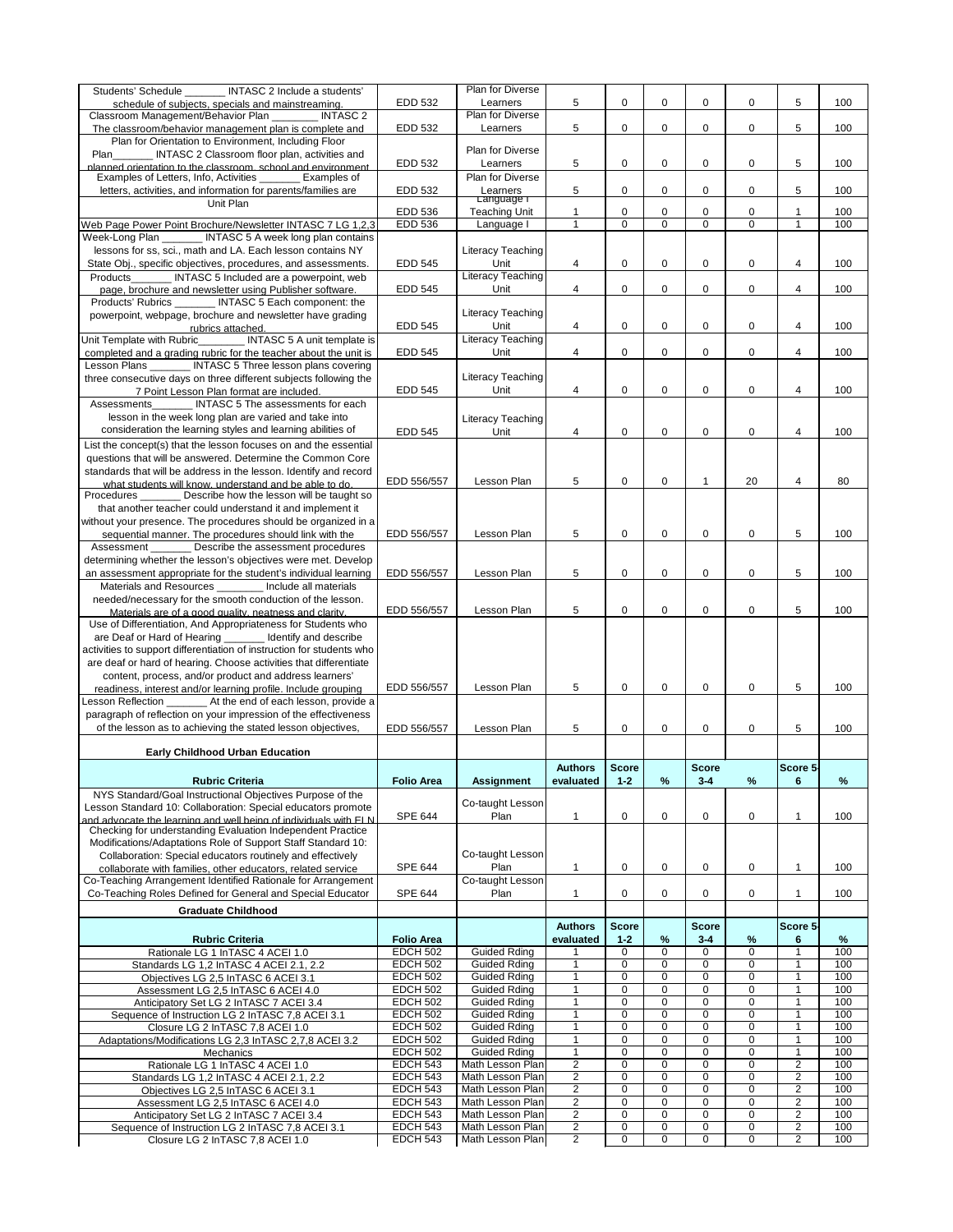| Adaptations/Modifications LG 2,3 InTASC 2,7,8 ACEI 3.2                                                               | <b>EDCH 543</b>                  | Math Lesson Plan               | $\overline{2}$                   | 0                             | 0                | 0                | 0                | $\overline{2}$                   | 100           |
|----------------------------------------------------------------------------------------------------------------------|----------------------------------|--------------------------------|----------------------------------|-------------------------------|------------------|------------------|------------------|----------------------------------|---------------|
|                                                                                                                      |                                  | Math Lesson Plan               |                                  |                               |                  |                  |                  |                                  |               |
| Mechanics                                                                                                            | <b>EDCH 543</b>                  |                                | $\overline{2}$                   | $\mathbf 0$                   | $\mathbf 0$      | $\mathbf 0$      | $\mathbf 0$      | $\overline{2}$                   | 100           |
| Planning: Class Characteristics                                                                                      | <b>EDCH 545</b>                  | Ing Sci Lesson                 | $\mathbf{1}$                     | $\Omega$                      | $\mathbf 0$      | $\mathbf 0$      | $\Omega$         | $\mathbf{1}$                     | 100           |
| <b>Planning Rationale</b>                                                                                            | <b>EDCH 545</b>                  | Ing Sci Lesson                 | $\mathbf{1}$                     | $\mathbf 0$                   | 0                | $\mathbf 0$      | $\Omega$         | 1                                | 100           |
| Planning: Standards                                                                                                  | <b>EDCH 545</b>                  | Ing Sci Lesson                 | $\mathbf{1}$                     | $\overline{0}$                | $\overline{0}$   | $\overline{0}$   | $\mathbf 0$      | $\overline{1}$                   | 100           |
|                                                                                                                      |                                  |                                | $\mathbf{1}$                     | $\overline{0}$                | $\overline{0}$   | $\overline{0}$   | $\overline{0}$   | $\mathbf{1}$                     | 100           |
| <b>Planning: Learning Targets</b>                                                                                    | <b>EDCH 545</b>                  | Ing Sci Lesson                 |                                  |                               |                  |                  |                  |                                  |               |
| <b>Assessment Strategies</b>                                                                                         | <b>EDCH 545</b>                  | Ing Sci Lesson                 | $\mathbf{1}$                     | $\mathbf 0$                   | 0                | $\mathbf 0$      | $\mathbf 0$      | $\overline{1}$                   | 100           |
| Instruction: Anticipatory Set                                                                                        | <b>EDCH 545</b>                  | Ing Sci Lesson                 | $\mathbf{1}$                     | $\mathbf 0$                   | 0                | $\mathbf 0$      | $\mathbf 0$      | $\overline{1}$                   | 100           |
| Instruction: Instructional Materials, Equipment & Technology                                                         | <b>EDCH 545</b>                  | Ing Sci Lesson                 | $\mathbf{1}$                     | $\mathbf 0$                   | $\mathbf 0$      | $\mathbf 0$      | 0                | $\overline{1}$                   | 100           |
|                                                                                                                      | <b>EDCH 545</b>                  | Ing Sci Lesson                 | $\mathbf{1}$                     | $\mathbf 0$                   | 0                | $\mathbf 0$      | $\mathbf 0$      | $\overline{1}$                   | 100           |
| Instruction: Sequence of Instruction                                                                                 |                                  |                                |                                  |                               |                  |                  |                  |                                  |               |
| <b>Instruction: Closure</b>                                                                                          | <b>EDCH 545</b>                  | Ing Sci Lesson                 | $\overline{1}$                   | $\mathbf 0$                   | 0                | $\mathbf 0$      | 0                | $\mathbf{1}$                     | 100           |
| Instruction: Accommodations                                                                                          | <b>EDCH 545</b>                  | Ing Sci Lesson                 | $\mathbf{1}$                     | $\mathbf 0$                   | $\overline{0}$   | $\mathbf 0$      | $\mathbf 0$      | $\mathbf{1}$                     | 100           |
| Content Knowledge: Understanding Content knowledge and                                                               |                                  | Ing Sci Lesson                 |                                  |                               |                  |                  |                  |                                  |               |
| resources <b>LACEI 2.1</b>                                                                                           | <b>EDCH 545</b>                  | Plan                           | 1                                | 0                             | 0                | 0                | 0                | 1                                | 100           |
|                                                                                                                      | <b>EDCH 545</b>                  | Ing Sci Lesson                 | $\overline{1}$                   | $\mathbf{0}$                  | 0                | $\mathbf 0$      | 0                | $\mathbf{1}$                     | 100           |
| Content Knowledge: Using Content Knowledge LACEI 2.1                                                                 |                                  |                                |                                  |                               |                  |                  |                  |                                  |               |
| Writing Style, Mechanics & APA                                                                                       | <b>EDCH 545</b>                  | Inq Sci Lesson                 | $\mathbf{1}$                     | $\Omega$                      | 0                | $\mathbf 0$      | 0                | $\mathbf{1}$                     | 100           |
| <b>Graduate Physical Education-Initial Certification</b>                                                             |                                  |                                |                                  |                               |                  |                  |                  |                                  |               |
|                                                                                                                      |                                  |                                |                                  |                               |                  |                  |                  |                                  |               |
|                                                                                                                      |                                  |                                | <b>Authors</b>                   | <b>Score</b>                  |                  | <b>Score</b>     |                  | Score 5-                         |               |
| <b>Rubric Criteria</b>                                                                                               | <b>Folio Area</b>                | <b>Assignment</b>              | evaluated                        | $1 - 2$                       | %                | $3 - 4$          | %                | $6\phantom{1}6$                  | $\frac{9}{6}$ |
| Plan and implement appropriate (e.g., measureable,                                                                   |                                  |                                |                                  |                               |                  |                  |                  |                                  |               |
| developmentally appropriate, performance-based) short- and                                                           | <b>PEG 511</b>                   | Lesson Plan                    | 9                                | 0                             | 0                |                  | 11               | 8                                | 89            |
|                                                                                                                      |                                  |                                |                                  |                               |                  |                  |                  |                                  |               |
| Plan and implement progressive and sequential content that                                                           |                                  |                                |                                  |                               |                  |                  |                  |                                  |               |
| aligns with short- and long-term plan objectives and that                                                            |                                  |                                |                                  |                               |                  |                  |                  |                                  |               |
| addresses the diverse needs of all students. In TASC 7 SHAPE                                                         | <b>PEG 511</b>                   | Lesson Plan                    | 9                                | 0                             | 0                |                  | 11               | 8                                | 89            |
| Plan and implement individualized instruction for diverse student                                                    |                                  |                                |                                  |                               |                  |                  |                  |                                  |               |
|                                                                                                                      |                                  |                                |                                  |                               |                  |                  |                  |                                  |               |
| needs, adding specific accommodations and/or modifications for                                                       |                                  |                                |                                  |                               |                  | 1                |                  |                                  |               |
| all students InTASC 3 SHAPF 3 d                                                                                      | <b>PEG 511</b>                   | Lesson Plan                    | 9                                | 0                             | 0                |                  | 11               | 8                                | 89            |
|                                                                                                                      |                                  |                                |                                  |                               |                  |                  |                  |                                  |               |
| <b>Graduate Special Education &amp; Childhood (SPE1)</b>                                                             |                                  |                                |                                  |                               |                  |                  |                  |                                  |               |
|                                                                                                                      |                                  |                                | <b>Authors</b>                   | <b>Score</b>                  |                  | <b>Score</b>     |                  | Score 5-                         |               |
| <b>Rubric Criteria</b>                                                                                               | <b>Folio Area</b>                | <b>Assignment</b>              | evaluated                        | $1 - 2$                       | $\frac{0}{0}$    | $3 - 4$          | %                | $6\phantom{1}6$                  | $\%$          |
|                                                                                                                      | <b>EDCH 502</b>                  | <b>Guided Rding</b>            |                                  | $\mathbf 0$                   | $\overline{0}$   | $\mathbf 0$      | $\mathbf 0$      | 1                                | 100           |
| Rationale LG 1 In TASC 4 ACEI 1.0                                                                                    |                                  |                                |                                  |                               |                  |                  |                  |                                  |               |
| Standards LG 1,2 InTASC 4 ACEI 2.1, 2.2                                                                              | <b>EDCH 502</b>                  | <b>Guided Rding</b>            | $\mathbf{1}$                     | $\mathbf 0$                   | $\mathbf 0$      | $\mathbf 0$      | 0                | 1                                | 100           |
| Objectives LG 2,5 InTASC 6 ACEI 3.1                                                                                  | <b>EDCH 502</b>                  | <b>Guided Rding</b>            | $\mathbf{1}$                     | $\mathbf{0}$                  | 0                | $\mathbf 0$      | 0                | 1                                | 100           |
| Assessment LG 2,5 InTASC 6 ACEI 4.0                                                                                  | <b>EDCH 502</b>                  | Guided Rding                   | 1                                | 0                             | $\mathbf 0$      | $\mathbf 0$      | $\mathbf 0$      | 1                                | 100           |
| Anticipatory Set LG 2 InTASC 7 ACEI 3.4                                                                              | <b>EDCH 502</b>                  | <b>Guided Rding</b>            | 1                                | $\mathbf 0$                   | $\mathbf 0$      | $\mathbf 0$      | $\mathbf 0$      | 1                                | 100           |
|                                                                                                                      |                                  |                                |                                  |                               |                  |                  |                  |                                  |               |
| Sequence of Instruction LG 2 InTASC 7,8 ACEI 3.1                                                                     | <b>EDCH 502</b>                  | <b>Guided Rding</b>            | 1                                | $\mathbf{0}$                  | $\mathbf{0}$     | 0                | 0                | 1                                | 100           |
| Closure LG 2 InTASC 7,8 ACEI 1.0                                                                                     | <b>EDCH 502</b>                  | <b>Guided Rding</b>            | $\mathbf 1$                      | $\Omega$                      | $\mathbf{0}$     | $\Omega$         | $\Omega$         | 1                                | 100           |
| Adaptations/Modifications LG 2,3 InTASC 2,7,8 ACEI 3.2                                                               | <b>EDCH 502</b>                  | <b>Guided Rding</b>            | 1                                | $\mathbf 0$                   | $\mathbf 0$      | $\mathbf 0$      | 0                | 1                                | 100           |
| Mechanics                                                                                                            | <b>EDCH 502</b>                  | <b>Guided Rding</b>            | $\mathbf{1}$                     | $\mathbf 0$                   | $\mathbf 0$      | $\mathbf 0$      | 0                | 1                                | 100           |
| Rationale LG 1 InTASC 4 ACEI 1.0                                                                                     | <b>EDCH 543</b>                  | Math Lesson Plan               | $\overline{6}$                   | $\mathbf 0$                   | $\mathbf 0$      | $\mathbf 0$      | $\mathbf 0$      | 6                                | 100           |
|                                                                                                                      |                                  |                                |                                  |                               |                  |                  |                  |                                  |               |
| Standards LG 1,2 InTASC 4 ACEI 2.1, 2.2                                                                              | <b>EDCH 543</b>                  | Math Lesson Plan               | $\overline{6}$                   | $\mathbf{0}$                  | $\mathbf 0$      | $\mathbf 0$      | 0                | 6                                | 100           |
| Objectives LG 2,5 InTASC 6 ACEI 3.1                                                                                  | <b>EDCH 543</b>                  | Math Lesson Plan               | $\overline{6}$                   | $\Omega$                      | $\mathbf 0$      | $\mathbf 0$      | 0                | 6                                | 100           |
| Assessment LG 2,5 InTASC 6 ACEI 4.0                                                                                  | <b>EDCH 543</b>                  | Math Lesson Plan               | $\overline{6}$                   | $\mathbf{0}$                  | $\mathbf 0$      | $\overline{2}$   | $\overline{33}$  | $\overline{4}$                   | 67            |
| Anticipatory Set LG 2 InTASC 7 ACEI 3.4                                                                              | <b>EDCH 543</b>                  | Math Lesson Plan               | $\overline{6}$                   | $\mathbf 0$                   | $\overline{0}$   | $\mathbf 0$      | $\mathbf 0$      | $\overline{6}$                   | 100           |
| Sequence of Instruction LG 2 InTASC 7,8 ACEI 3.1                                                                     | <b>EDCH 543</b>                  | Math Lesson Plan               | $\overline{6}$                   | $\mathbf 0$                   | $\overline{0}$   | $\overline{0}$   | $\mathbf 0$      | $\overline{6}$                   | 100           |
|                                                                                                                      | <b>EDCH 543</b>                  |                                |                                  | $\overline{1}$                | 17               |                  |                  |                                  |               |
| Closure LG 2 InTASC 7,8 ACEI 1.0                                                                                     |                                  | Math Lesson Plan               | 6                                |                               |                  | $\mathbf 0$      | 0                | 5                                | 83            |
| Adaptations/Modifications LG 2,3 InTASC 2,7,8 ACEI 3.2                                                               | <b>EDCH 543</b>                  | Math Lesson Plan               | 6                                | $\Omega$                      | $\Omega$         | $\mathbf 0$      | $\Omega$         | 6                                | 100           |
| Mechanics                                                                                                            | <b>EDCH 543</b>                  | Math Lesson Plan               | $\overline{6}$                   | $\mathbf 0$                   | $\mathbf 0$      | $\mathbf 0$      | $\mathbf 0$      | 6                                | 100           |
| Planning: Class Characteristics                                                                                      | <b>EDCH 545</b>                  | Ing Sci Lesson                 | $\overline{4}$                   | $\mathbf 0$                   | $\mathbf 0$      | $\mathbf 0$      | $\mathbf 0$      | $\overline{4}$                   | 100           |
| <b>Planning Rationale</b>                                                                                            | <b>EDCH 545</b>                  | Ing Sci Lesson                 | $\overline{4}$                   | $\mathbf 0$                   | $\mathbf 0$      | $\mathbf 0$      | $\Omega$         | $\overline{4}$                   | 100           |
| Planning: Standards                                                                                                  | <b>EDCH 545</b>                  | Ing Sci Lesson                 | $\overline{4}$                   | $\Omega$                      | $\mathbf 0$      | $\mathbf 0$      | $\Omega$         | $\overline{4}$                   | 100           |
|                                                                                                                      |                                  |                                |                                  |                               |                  |                  |                  |                                  |               |
| <b>Planning: Learning Targets</b>                                                                                    | <b>EDCH 545</b>                  | Ing Sci Lesson                 | $\overline{4}$                   | $\mathbf 0$                   | $\overline{0}$   | $\overline{0}$   | $\mathbf 0$      | $\overline{4}$                   | 100           |
| <b>Assessment Strategies</b>                                                                                         | <b>EDCH 545</b>                  | Ing Sci Lesson                 | $\overline{4}$                   | $\mathbf 0$                   | $\overline{0}$   | 1                | 25               | 3                                | 75            |
| Instruction: Anticipatory Set                                                                                        | <b>EDCH 545</b>                  | Ing Sci Lesson                 | $\overline{4}$                   | $\Omega$                      | $\mathbf 0$      | $\Omega$         | 0                | $\overline{4}$                   | 100           |
| Instruction: Instructional Materials, Equipment & Technology                                                         | <b>EDCH 545</b>                  | Inq Sci Lesson                 |                                  |                               |                  |                  |                  |                                  |               |
|                                                                                                                      |                                  |                                | $\overline{4}$                   | $\mathbf 0$                   | 0                | $\mathbf 0$      | $\mathbf 0$      | $\overline{4}$                   | 100           |
|                                                                                                                      |                                  |                                |                                  |                               |                  |                  |                  |                                  |               |
| Instruction: Sequence of Instruction                                                                                 | <b>EDCH 545</b>                  | Ing Sci Lesson                 | $\overline{4}$                   | $\mathbf 0$                   | $\mathbf 0$      | $\overline{2}$   | 50               | $\overline{2}$                   | 50            |
| <b>Instruction: Closure</b>                                                                                          | <b>EDCH 545</b>                  | Ing Sci Lesson                 | $\overline{4}$                   | $\mathbf 0$                   | $\mathbf 0$      | 1                | 25               | 3                                | 75            |
| Instruction: Accommodations                                                                                          | <b>EDCH 545</b>                  | Ing Sci Lesson                 | $\overline{4}$                   | $\mathbf 0$                   | $\overline{0}$   | 1                | 25               | $\overline{3}$                   | 75            |
| Content Knowledge: Understanding Content knowledge and                                                               |                                  | Ing Sci Lesson                 |                                  |                               |                  |                  |                  |                                  |               |
| resources <b>LACEI 2.1</b>                                                                                           | <b>EDCH 545</b>                  | Plan                           | 4                                | 0                             | 0                | 0                | 0                | 4                                | 100           |
| Content Knowledge: Using Content Knowledge LACEI 2.1                                                                 | <b>EDCH 545</b>                  | Inq Sci Lesson                 | $\overline{4}$                   | $\overline{0}$                | $\overline{0}$   | $\overline{1}$   | $\overline{25}$  | $\overline{3}$                   | 75            |
|                                                                                                                      | <b>EDCH 545</b>                  | Ing Sci Lesson                 | $\overline{4}$                   | $\Omega$                      | $\mathbf 0$      | $\Omega$         | $\mathbf 0$      | $\overline{4}$                   | 100           |
| Writing Style, Mechanics & APA                                                                                       |                                  |                                |                                  |                               |                  |                  |                  |                                  |               |
|                                                                                                                      |                                  |                                |                                  |                               |                  |                  |                  |                                  |               |
| <b>Undergraduate Adolescence Education</b>                                                                           |                                  |                                |                                  |                               |                  |                  |                  |                                  |               |
|                                                                                                                      |                                  |                                | <b>Authors</b>                   | <b>Score</b>                  |                  | <b>Score</b>     |                  | Score 5-                         |               |
| <b>Rubric Criteria</b>                                                                                               | <b>Folio Area</b>                | <b>Assignment</b>              | evaluated                        | $1 - 2$                       | $\frac{9}{6}$    | $3 - 4$          | %                | 6                                | %             |
| Statement of Learning Objectives NYSTS II In TASC 1,4,5,7,8                                                          | <b>EDS 223</b>                   | <b>Guided Reading</b>          | 3                                | 0                             | $\Omega$         | $\Omega$         | $\Omega$         | 3                                | 100           |
|                                                                                                                      | <b>EDS 223</b>                   | <b>Guided Reading</b>          | $\overline{3}$                   | $\mathbf 0$                   | $\mathbf 0$      | $\mathbf 0$      | $\Omega$         | 3                                | 100           |
| Motivation/Anticipatory Set NYSTS I InTASC 9,1,2 NCTE 3.3.1                                                          |                                  |                                |                                  |                               |                  |                  |                  |                                  |               |
| Statement of Teach Input NYSTS IV InTASC 3 NCTE 3.7.2 LG 2                                                           | <b>EDS 223</b>                   | <b>Guided Reading</b>          | $\overline{3}$                   | $\mathbf 0$                   | $\overline{0}$   | $\overline{0}$   | $\mathbf 0$      | $\overline{3}$                   | 100           |
| Guided Practice NYSTS I InTASC 1,2,4,5,7,8 NCTE 4.1, 4.2, 4.9                                                        | <b>EDS 223</b>                   | <b>Guided Reading</b>          | $\overline{3}$                   | $\mathbf 0$                   | $\overline{0}$   | $\overline{0}$   | $\mathbf 0$      | $\overline{3}$                   | 100           |
| Independent Practice NYSTS V InTASC 1,6 NCTE 4.10 LG 2,5                                                             | <b>EDS 223</b>                   | <b>Guided Reading</b>          | $\overline{3}$                   | 0                             | 0                | 0                | 0                | $\overline{3}$                   | 100           |
| Closure/Evaluation NYSTS V InTASC 6 NCTE 4.10 LG 2,5                                                                 | <b>EDS 223</b>                   | <b>Guided Reading</b>          | $\overline{3}$                   | $\Omega$                      | $\boldsymbol{0}$ | 0                | $\Omega$         | 3                                | 100           |
| Reflection NYSTS VII InTASC 9,10 NCTE 4.10 LG 4                                                                      | <b>EDS 223</b>                   | <b>Guided Reading</b>          | 3                                | $\Omega$                      | $\Omega$         | $\mathbf 0$      | 0                | 3                                | 100           |
|                                                                                                                      | <b>EDS 402</b>                   | Unit Plan ELA                  | 4                                | $\Omega$                      | $\Omega$         | $\Omega$         | $\Omega$         | 4                                | 100           |
| Presentation NCTE Standard: 2.0                                                                                      |                                  |                                |                                  |                               |                  |                  |                  |                                  |               |
| English Content InTASC 4,5 NCTE standards: 3.1, 3.2, 3.4, 3.5,                                                       | <b>EDS 402</b>                   | Unit Plan ELA                  | $\overline{4}$                   | $\mathbf 0$                   | 0                | 0                | 0                | $\overline{4}$                   | 100           |
| Theoretical Rationales (unit rationale and lesson rationale)                                                         |                                  |                                |                                  |                               |                  |                  |                  |                                  |               |
| InTASC 4,7 NCTE standards: 3.7                                                                                       | <b>EDS 402</b>                   | Unit Plan ELA                  | 4                                | 0                             | 0                | 0                | 0                | 4                                | 100           |
| NYS Standards InTASC 7 NCTE standards: 2.5                                                                           | <b>EDS 402</b>                   | Unit Plan ELA                  | $\overline{4}$                   | $\mathbf 0$                   | $\overline{0}$   | $\overline{0}$   | 0                | $\overline{4}$                   | 100           |
| Class Background NCTE Standards: 2.1                                                                                 | <b>EDS 402</b>                   | Unit Plan ELA                  | $\overline{4}$                   | $\mathbf 0$                   | $\mathbf 0$      | $\mathbf 0$      | 0                | $\overline{4}$                   | 100           |
|                                                                                                                      |                                  |                                |                                  |                               |                  |                  |                  |                                  |               |
| Integration of New Literacies, (multimodality, dialogism,                                                            | <b>EDS 402</b>                   | Unit Plan ELA                  | 4                                | 0                             | 0                | 0                | 0                | 4                                | 100           |
| multigenre elements local knowledge and/or technology)                                                               |                                  |                                |                                  |                               |                  |                  |                  |                                  |               |
| Integration of reading and writing InTASC 4,7 NCTE standards<br>ELA Pedagogy NCTE Standards: 4.1, 4.2, 4.5, 4.7, 4.8 | <b>EDS 402</b><br><b>EDS 402</b> | Unit Plan ELA<br>Unit Plan ELA | $\overline{4}$<br>$\overline{4}$ | $\mathbf 0$<br>$\overline{0}$ | $\mathbf 0$<br>0 | $\mathbf 0$<br>0 | 0<br>$\mathbf 0$ | $\overline{4}$<br>$\overline{4}$ | 100<br>100    |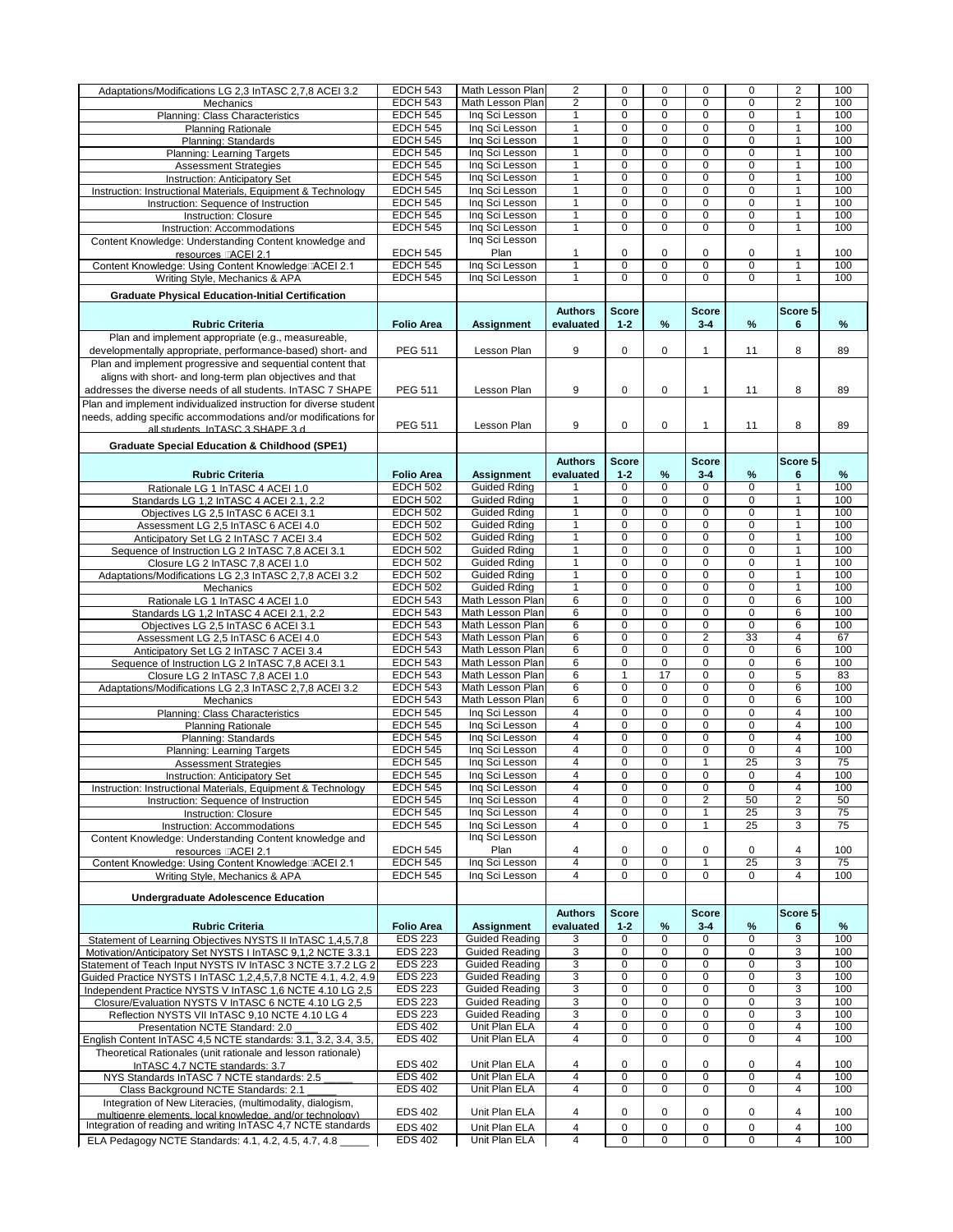|                                                                                                                  | <b>EDS 402</b>      | Unit Plan ELA           | 4                    | 0              | $\Omega$       | 0              | $\Omega$        | 4                    | 100             |
|------------------------------------------------------------------------------------------------------------------|---------------------|-------------------------|----------------------|----------------|----------------|----------------|-----------------|----------------------|-----------------|
| Assessments throughout the unit NCTE standards: 4.10                                                             |                     |                         |                      |                |                |                |                 |                      |                 |
| Reflection InTASC 9 NCTE standards: 2.3                                                                          | <b>EDS 402</b>      | Unit Plan ELA           | $\overline{4}$       | $\Omega$       | 0              | $\mathbf 0$    | $\Omega$        | $\overline{4}$       | 100             |
| Presentation                                                                                                     | <b>EDS 403</b>      | Unit Plan Math          | $\blacktriangleleft$ | $\Omega$       | 0              | $\mathbf 0$    | $\Omega$        | $\mathbf{1}$         | 100             |
| Preparation                                                                                                      | <b>EDS 403</b>      | Unit Plan Math          | $\blacktriangleleft$ | $\Omega$       | 0              | $\mathbf 0$    | $\Omega$        | $\mathbf{1}$         | 100             |
| Mechanics                                                                                                        | <b>EDS 403</b>      | Unit Plan Math          | $\blacktriangleleft$ | $\mathbf 0$    | $\overline{0}$ | $\overline{0}$ | $\mathbf 0$     | $\mathbf{1}$         | 100             |
|                                                                                                                  | <b>EDS 403</b>      | Unit Plan Math          | $\blacktriangleleft$ | $\Omega$       | $\overline{0}$ | $\overline{0}$ | $\Omega$        | $\blacktriangleleft$ | 100             |
| Math Content LG1 NYSTS: 2.1                                                                                      |                     |                         |                      |                |                |                |                 |                      |                 |
| Calendar LG2 NYSTS: 2.1                                                                                          | <b>EDS 403</b>      | Unit Plan Math          | $\blacktriangleleft$ | $\mathbf 0$    | 0              | $\mathbf 0$    | $\mathbf 0$     | $\overline{1}$       | 100             |
| Unit overview NCTM Standards: 8.4 LG1 NYSTS: NYS TS 2.4,                                                         | <b>EDS 403</b>      | Unit Plan Math          | $\blacktriangleleft$ | $\mathbf 0$    | 0              | $\mathbf 0$    | $\mathbf 0$     | $\mathbf{1}$         | 100             |
| Lesson plans LG2 NYS TS 3.1, 3.2, 3.3, 3.4 In TASC 1, 4, 5, 7                                                    | <b>EDS 403</b>      | Unit Plan Math          | $\blacktriangleleft$ | $\mathbf 0$    | 0              | $\mathbf 0$    | $\mathbf 0$     | $\mathbf{1}$         | 100             |
| Technology - manipulative use NCTM Standards:                                                                    |                     |                         |                      |                |                |                |                 |                      |                 |
|                                                                                                                  | <b>EDS 403</b>      | Unit Plan Math          | 1                    | 0              | 0              | 0              | 0               | 1                    | 100             |
| 6,7.6,8.1,8.2,8.3,8.7,8.9 LG 2 NYS TS 2.3,2.4,2.6,1.6 InTASC                                                     |                     |                         |                      |                |                |                |                 |                      |                 |
| History of mathematics NCTM Standards: 8.1, 8.3, 8.4, 8.7 LG 1                                                   |                     |                         |                      |                |                |                |                 |                      |                 |
| NYS TS 2.3, 2.4, 2.6 In TASC 4, 8                                                                                | <b>EDS 403</b>      | Unit Plan Math          | $\mathbf 1$          | $\Omega$       | 0              | 0              | 0               | 1                    | 100             |
| Graphic organizers NCTM Standards: 8.1,8.3,8.4,8.7 LG 2 NYS                                                      |                     |                         |                      |                |                |                |                 |                      |                 |
| TS 2.3, 2.4, 2.6 In TASC 4, 8                                                                                    | <b>EDS 403</b>      | Unit Plan Math          | 1                    | 0              | 0              | 0              | 0               | $\mathbf 1$          | 100             |
| Reading or writing in mathematics NCTM Standards:                                                                |                     |                         |                      |                |                |                |                 |                      |                 |
|                                                                                                                  | <b>EDS 403</b>      |                         |                      |                |                |                |                 |                      |                 |
| 3.1, 3.2, 3.3, 3.4 8.1, 8.3, 8.4, 8.7 LG 2 NYS TS 2.3, 2.4, 2.6 In TASC                                          |                     | Unit Plan Math          | 1                    | 0              | 0              | 0              | 0               | $\mathbf 1$          | 100             |
| Assessments throughout the lesson NCTM Standards: 7.5, 16.3                                                      |                     |                         |                      |                |                |                |                 |                      |                 |
| LG 2,5 NYS TS 5.1,5.5 InTASC 6                                                                                   | <b>EDS 403</b>      | Unit Plan Math          | 1                    | 0              | 0              | 0              | 0               | 1                    | 100             |
| Final Assessment LG2,5 NYSTS 5.1, 5.5 InTASC 6                                                                   | <b>EDS 403</b>      | Unit Plan Math          | $\mathbf{1}$         | $\mathbf 0$    | $\mathbf 0$    | $\mathbf 0$    | 0               | $\mathbf{1}$         | 100             |
| Reflection LG 4 NYSTS: 4.4 InTASC 9                                                                              | <b>EDS 403</b>      | Unit Plan Math          | $\blacktriangleleft$ | $\Omega$       | 0              | $\overline{0}$ | $\mathbf 0$     | $\overline{1}$       | 100             |
|                                                                                                                  |                     |                         |                      |                |                |                |                 |                      |                 |
|                                                                                                                  |                     |                         |                      |                |                |                |                 |                      |                 |
| <b>Undergraduate Childhood/Special Education</b>                                                                 |                     |                         |                      |                |                |                |                 |                      |                 |
|                                                                                                                  |                     |                         | <b>Authors</b>       | <b>Score</b>   |                | <b>Score</b>   |                 | Score 5-             |                 |
| <b>Rubric Criteria</b>                                                                                           | <b>Folio Area</b>   | <b>Assignment</b>       | evaluated            | $1 - 2$        | $\%$           | $3 - 4$        | %               | $6\phantom{1}$       | $\%$            |
| Understanding Content knowledge and resources NAEYC 5a                                                           |                     |                         |                      |                |                |                |                 |                      |                 |
|                                                                                                                  | <b>ECCH 221/222</b> |                         |                      |                |                |                |                 |                      | 100             |
| In TASC 4, 7, 8, 9 NYSTS II ACEI 2.1                                                                             |                     | Ltcy Lesson Plan        | 4                    | 0              | 0              | 0              | 0               | 4                    |                 |
| Using Content Knowledge NAEYC 5b NYSTS II In TASC 1,5,7,9                                                        | <b>ECCH 221/222</b> | <b>Ltcy Lesson Plan</b> | $\overline{4}$       | $\mathbf 0$    | $\mathbf 0$    | $\mathbf{1}$   | $\overline{25}$ | 3                    | $\overline{75}$ |
| Demonstrated knowledge of child development and ability to                                                       |                     |                         |                      |                |                |                |                 |                      |                 |
| adapt instruction for diverse learners. NYSTS I NAEYC 1c                                                         | <b>ECCH 221/222</b> | Ltcy Lesson Plan        | 4                    | 0              | 0              | 1              | 25              | 3                    | 75              |
| Instructional planning including ability to write objectives, seek                                               |                     |                         |                      |                |                |                |                 |                      |                 |
|                                                                                                                  |                     |                         |                      |                |                |                |                 |                      |                 |
| higher-level thinking, use NYS Standards, sequence activities                                                    |                     |                         |                      |                |                |                |                 |                      |                 |
| with an anticipatory set and closure, and include all instructional                                              |                     |                         |                      |                |                |                |                 |                      |                 |
| materials NYSTS II NAEYC 4c InTASC 1.8 ACEI 3.3                                                                  | ECCH 221/222        | Ltcy Lesson Plan        | 4                    | 0              | 0              | 0              | 0               | 4                    | 100             |
| Assessment -- ability to plan class-wide assessment for all                                                      |                     |                         |                      |                |                |                |                 |                      |                 |
| objectives NYSTS V NAEYC 3b InTASC 6 ACEI 4                                                                      | ECCH 221/222        | Ltcy Lesson Plan        | 4                    | 0              | 0              | 1              | 25              | 3                    | 75              |
| Content knowledge mastery LG 1 In TASC 4 NYSTS 2 ACEI 2.2,                                                       | <b>SPE 291</b>      | Ing Sci Less Plan       | 5                    | 0              | $\Omega$       | 3              | 60              | $\overline{2}$       | 40              |
|                                                                                                                  |                     |                         |                      |                |                |                |                 |                      |                 |
| Demonstrated knowledge of child development and ability to                                                       |                     |                         |                      |                |                |                |                 |                      |                 |
| adapt instruction for diverse learners. LG 2,3 InTASC 2 NYSTS                                                    | <b>SPE 291</b>      | Ing Sci Less Plan       | 5                    | $\Omega$       | 0              | $\overline{2}$ | 40              | 3                    | 60              |
| Instructional planning including ability to write objectives, seek                                               |                     |                         |                      |                |                |                |                 |                      |                 |
| higher-level thinking, use NYS Standards, sequence activities                                                    |                     |                         |                      |                |                |                |                 |                      |                 |
|                                                                                                                  |                     |                         |                      |                |                |                |                 |                      |                 |
| with an anticipatory set and closure, and include all instructional                                              |                     |                         |                      |                |                |                |                 |                      |                 |
| materials LG 2 InTASC 7 NYSTS 2 DP 1,4 ACEI 3.3                                                                  | <b>SPE 291</b>      | Inq Sci Less Plan       | 5                    | 0              | 0              | $\overline{2}$ | 40              | 3                    | 60              |
| Assessment -- ability to plan class-wide assessment for all                                                      |                     |                         |                      |                |                |                |                 |                      |                 |
| objectives LG 2,5 InTASC 6 NYSTS 5 DP 1,4 ACEI 4.0                                                               | <b>SPE 291</b>      | Ing Sci Less Plan       | 5                    | $\Omega$       | 0              | 5              | 100             | 0                    | 0               |
| Content knowledge mastery LG 1 InTASC 4 NYSTS 2 ACEI 2.2                                                         | <b>SPE 291</b>      | Soc St Lesson           | $\overline{5}$       | $\overline{0}$ | $\Omega$       | $\Omega$       | $\Omega$        | $\overline{5}$       | 100             |
|                                                                                                                  |                     |                         |                      |                |                |                |                 |                      |                 |
| Demonstrated knowledge of child development and ability to                                                       |                     |                         |                      |                |                |                |                 |                      |                 |
| adapt instruction for diverse learners. LG 2,3 InTASC 2 NYSTS                                                    |                     | Soc St Lesson           |                      |                |                |                |                 |                      |                 |
| 1 ACEI 1.0                                                                                                       | <b>SPE 291</b>      | Plan                    | 5                    | 0              | 0              | 4              | 80              | $\mathbf 1$          | 20              |
| Instructional planning including ability to write objectives, seek                                               |                     |                         |                      |                |                |                |                 |                      |                 |
| higher-level thinking, use NYS Standards, sequence activities                                                    |                     |                         |                      |                |                |                |                 |                      |                 |
|                                                                                                                  |                     | Soc St Lesson           |                      |                |                |                |                 |                      |                 |
| with an anticipatory set and closure, and include all instructional                                              |                     | Plan                    |                      |                |                |                | 60              |                      | 40              |
| materials LG 2 InTASC 7 NYSTS 2 DP 1.4 ACEI 3.3                                                                  | <b>SPE 291</b>      |                         | 5                    | 0              | 0              | 3              |                 | $\overline{2}$       |                 |
| Assessment -- ability to plan class-wide assessment for all                                                      |                     | Soc St Lesson           |                      |                |                |                |                 |                      |                 |
| objectives LG 2,5 InTASC 6 NYSTS 5 DP 1,4 ACEI 4.0                                                               | <b>SPE 291</b>      | Plan                    | 5                    | 0              | 0              | $\overline{2}$ | 40              | 3                    | 60              |
| Assignment Element & Standard NYS Standards LG 1 InTASC                                                          |                     |                         |                      |                |                |                |                 |                      |                 |
| 7 CEC/IGC/ICC Standard 7: Instructional Planning NYSTS: 2                                                        |                     | <b>Functional Unit</b>  |                      |                |                |                |                 |                      |                 |
|                                                                                                                  | <b>SPE 311</b>      | Plan                    |                      |                |                | $\mathbf 0$    | $\mathbf 0$     |                      | 100             |
|                                                                                                                  |                     |                         |                      |                |                |                |                 |                      |                 |
|                                                                                                                  |                     |                         | 11                   | 0              | 0              |                |                 | 11                   |                 |
| Instructional Goals & Lesson Objectives CEC/IGC/ICC Standard                                                     |                     | <b>Functional Unit</b>  |                      |                |                |                |                 |                      |                 |
| 7: Instructional Planning NYSTS: 2 LG: 2 InTASC 7                                                                | <b>SPE 311</b>      | Plan                    | 11                   | 0              | 0              | 1              | 9               | 10                   | 91              |
| Lesson Elements CEC/IGC/ICC Standard 7: Instructional                                                            |                     | <b>Functional Unit</b>  |                      |                |                |                |                 |                      |                 |
| Planning NYSTS: 2 LG: 2 InTASC 7                                                                                 | <b>SPE 311</b>      | Plan                    | 11                   | $\Omega$       | 0              | 1              | 9               | 10                   | 91              |
|                                                                                                                  | <b>SPE 311</b>      | <b>Functional Unit</b>  | 11                   | $\mathbf 0$    | $\overline{0}$ | $\mathbf 0$    | $\mathbf 0$     | $\overline{11}$      | 100             |
| Modifications CEC/IGC/ICC Standard 8: Assessment NYSTS: 5                                                        |                     |                         |                      |                | $\overline{0}$ |                |                 |                      |                 |
| Collaboration CEC/IGC/ICC Standard 10: Collaboration NYSTS:                                                      | <b>SPE 311</b>      | <b>Functional Unit</b>  | 11                   | $\mathbf 0$    |                | $\mathbf 0$    | $\overline{0}$  | $\overline{11}$      | 100             |
| Understanding Content knowledge and resources NAEYC 5a                                                           |                     | Literacy Lesson         |                      |                |                |                |                 |                      |                 |
| In TASC 4, 7, 8, 9 NYSTS II ACEI 2.1                                                                             | ECCH 221/222        | Plan                    | 1                    | 0              | 0              | 0              | 0               | $\mathbf 1$          | 100             |
| Using Content Knowledge NAEYC 5b NYSTS II InTASC 1,5,7,9                                                         | <b>ECCH 221/222</b> | Literacy Lesson         | $\mathbf{1}$         | $\overline{0}$ | $\mathbf 0$    | $\mathbf 0$    | $\mathbf 0$     | $\mathbf{1}$         | 100             |
| Demonstrated knowledge of child development and ability to                                                       |                     |                         |                      |                |                |                |                 |                      |                 |
| adapt instruction for diverse learners. NYSTS I NAEYC 1c                                                         |                     | Literacy Lesson         |                      |                |                |                |                 |                      |                 |
|                                                                                                                  | ECCH 221/222        | Plan                    | 1                    | 0              | 0              | 0              | 0               | 1                    | 100             |
| InTASC 1,2,3 ACEI 1                                                                                              |                     |                         |                      |                |                |                |                 |                      |                 |
| Instructional planning including ability to write objectives, seek                                               |                     |                         |                      |                |                |                |                 |                      |                 |
| higher-level thinking, use NYS Standards, sequence activities                                                    |                     |                         |                      |                |                |                |                 |                      |                 |
| with an anticipatory set and closure, and include all instructional                                              |                     | Literacy Lesson         |                      |                |                |                |                 |                      |                 |
| materials NYSTS II NAFYC 4c InTASC 1 8 ACFL3 3                                                                   | ECCH 221/222        | Plan                    | $\blacktriangleleft$ | $\mathbf 0$    | 0              |                | 100             | $\pmb{0}$            | $\pmb{0}$       |
| Assessment -- ability to plan class-wide assessment for all                                                      |                     | Literacy Lesson         |                      |                |                |                |                 |                      |                 |
| objectives NYSTS V NAEYC 3b InTASC 6 ACEI 4                                                                      | ECCH 221/222        | Plan                    |                      | 0              | 0              | 1              | 100             | 0                    | $\mathbf 0$     |
|                                                                                                                  |                     |                         |                      |                |                |                |                 |                      |                 |
|                                                                                                                  |                     |                         |                      |                |                |                |                 |                      |                 |
| <b>Undergraduate Physical Education</b>                                                                          |                     |                         |                      |                |                |                |                 |                      |                 |
|                                                                                                                  |                     |                         | <b>Authors</b>       | <b>Score</b>   |                | <b>Score</b>   |                 | Score 5-             |                 |
| <b>Rubric Criteria</b>                                                                                           | <b>Folio Area</b>   | <b>Assignment</b>       | evaluated            | $1 - 2$        | %              | $3 - 4$        | $\%$            | $6\phantom{a}$       | $\%$            |
| Design strategies for involving key individuals and organizations                                                |                     | <b>Health Educ</b>      |                      |                |                |                |                 |                      |                 |
|                                                                                                                  | <b>HED 325</b>      | Lesson Plan             | 8                    | 0              | 0              | 6              | 75              | $\overline{2}$       | 25              |
| in program planning for health education (AAHE 3A) InTASC 10                                                     |                     | <b>Health Educ</b>      |                      |                |                |                |                 |                      |                 |
| Candidates design a logical scope and sequence of learning<br>experiences that accommodate all students. AAHE 3B | <b>HED 325</b>      | Lesson Plan             | 8                    | 0              | 0              | 4              | 50              | 4                    | 50              |